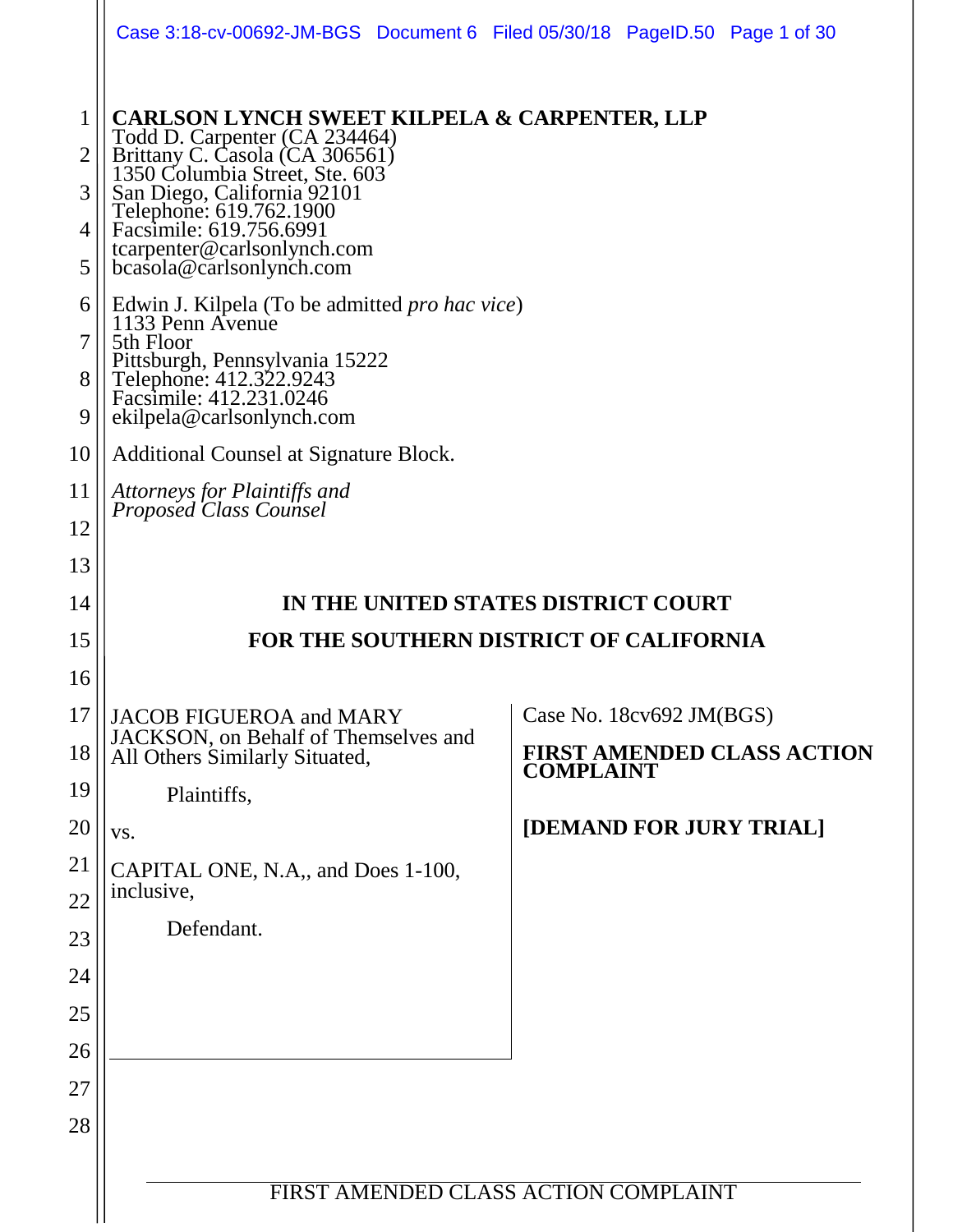#### **FIRST AMENDED CLASS ACTION COMPLAINT**

Plaintiffs Jacob Figueroa and Mary Jackson, ("Plaintiffs"), on behalf of themselves and all persons similarly situated, allege the following based on personal knowledge as to allegations regarding the Plaintiffs and on information and belief as to other allegations.

#### **INTRODUCTION**

1. Plaintiffs bring this action on behalf of themselves and a class of all similarly situated consumers against Defendant Capital One, N.A. ("Capital One" or "Bank"), arising from a) its unfair and unconscionable assessment of ATM fees on balance inquiries undertaken at out of network ATMs; and b) its deceptive, unfair and unconscionable assessment of *two* out-of-network ATM fees ("OON Fees"), when an accountholder conducts a balance inquiry that precedes a cash withdrawal at out-ofnetwork ATMs.

2. ATM fee revenue for Capital One has risen dramatically in recent years and become one of the primary drivers of the Bank's fee income. Capital One assesses OON Fees on its accountholders who perform balance inquiries and transactions on ATMs not owned by Capital One.

3. When Capital One accountholders use a non-Capital One ATM, ATM fees add up very quickly—to accountholders' surprise. Not only does the non-Capital One ATM operator charge the consumer a fee for use of its ATM, a charge which now averages \$3, but Capital One charges a OON Fee for a cash withdrawal as well—a punishing double-fee on accountholders that can rise to a total of several dollars for simply accessing their own money. With most withdrawals below \$100, the ratio of the ATM fees to the withdrawn amount can often be higher than a year's worth of interest. Capital One never adequately informs consumers they will be charged two separate fees for each non-bank ATM withdrawal, and never once tells consumers the total amount of that double-fee.

4. Capital One does not stop there, however. On some out-of-network ATM withdrawals, Capital One accountholders pay a *third* fee for withdrawing funds at an out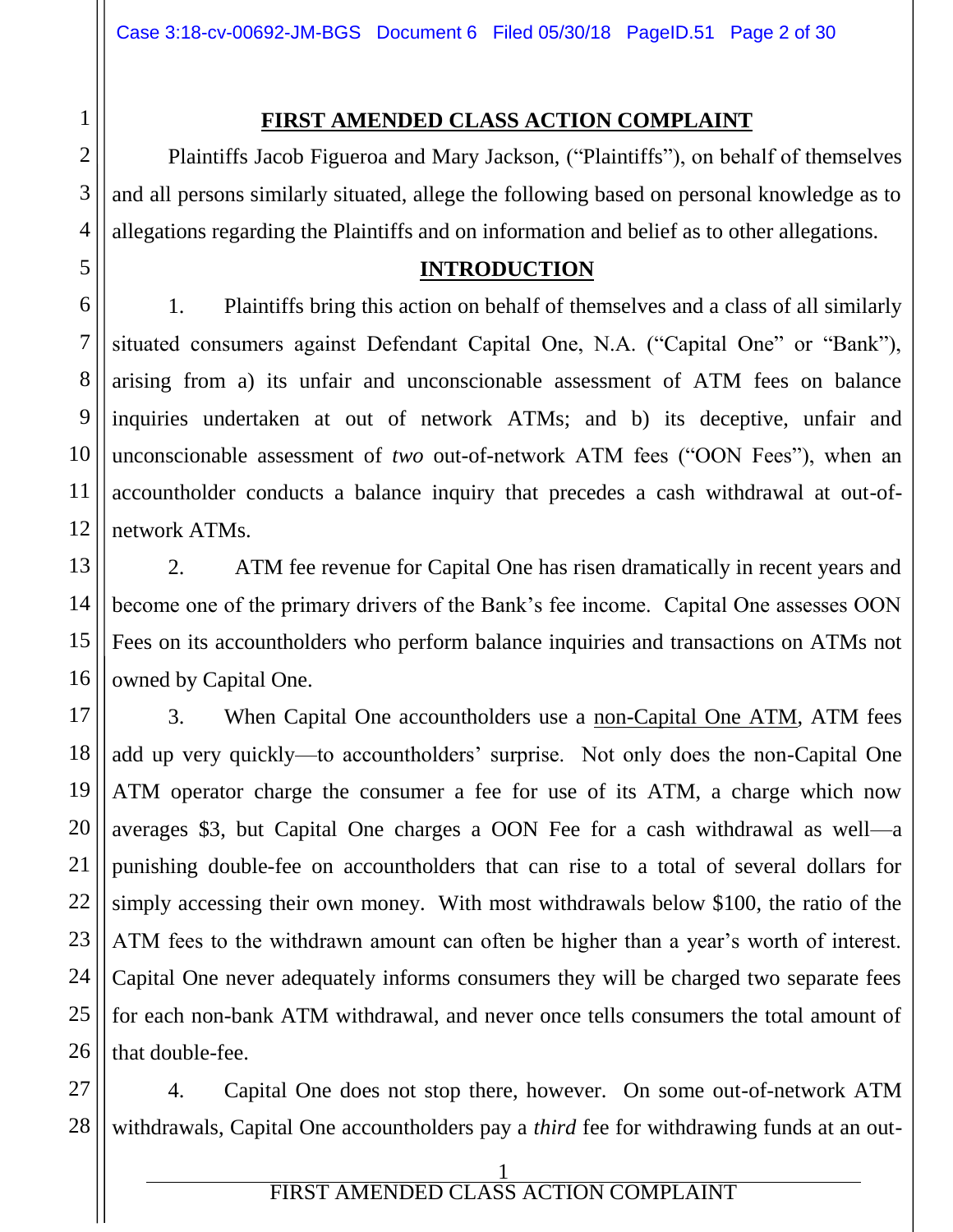of-network ATM—one fee to the ATM operator and *two* OON Fees to Capital One. Specifically, when Capital One accountholders accept the ATM prompt and check their account balance prior to withdrawing funds at an out-of-network ATM, Capital One charges its accountholder two OON Fees—*one for the balance inquiry and one for the withdrawal*.

5. For a simple out-of-network ATM withdrawal, for example, Plaintiffs paid a total of \$7 for three separate fees, including \$4 for two separate fees to Capital One.

6. Plaintiffs, and other Capital One customers, have been injured by Capital One's improper practices. On behalf of himself and the class, Plaintiffs seeks damages, restitution, and injunctive relief for Capital One's breach of contract and violation of California consumer protection statutes.

#### **JURISDICTION AND VENUE**

7. This Court has original jurisdiction of this action under the Class Action Fairness Act of 2005. Pursuant to 28 U.S.C. §§ 1332(d)(2) and (6), this Court has original jurisdiction because the aggregate claims of the putative class members exceed \$5 million, exclusive of interest and costs, and at least one of the members of the proposed classes is a citizen of a different state than Capital One.

8. Venue is proper in this district pursuant to 28 U.S.C. § 1391 because Capital One is subject to personal jurisdiction here and regularly conducts business in this District, and because the Plaintiffs resides in this District.

## **PARTIES**

1

2

3

4

5

6

7

8

9

10

11

12

13

14

15

16

17

18

19

20

21

22

27

9. Plaintiffs are citizens of California.

23 24 25 26 28 10. Defendant Capital One is a national bank with its headquarters and principal place of business located in McLean, Virginia. Capital One has hundreds of affiliates, such as Capital One Financial and Capital One Bank, N.A. Among other things, Capital One is engaged in the business of providing retail banking services to consumers, including Plaintiffs and members of the putative classes, which includes the issuance of debit cards for use by its customers in conjunction with their checking accounts. Capital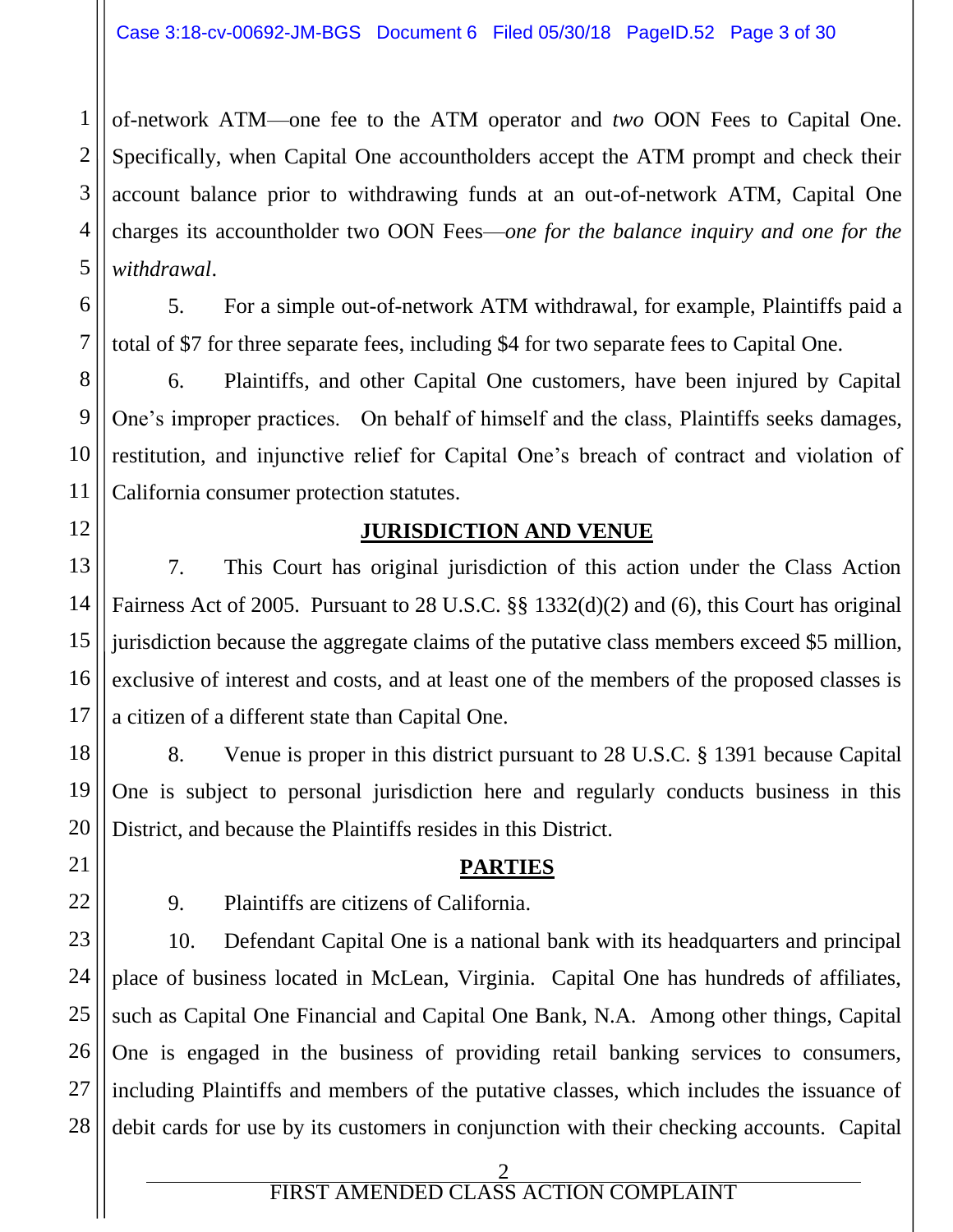One operates banking centers, and thus conducts business, throughout the State of California.

# **FACTUAL BACKGROUND AND GENERAL ALLEGATIONS I. CAPITAL ONE CHARGES TWO OON FEES FOR CERTAIN OUT OF NETWORK ATM TRANSACTIONS IN VIOLATION OF ITS CONTRACT**

#### **Out-of-Network ATM Withdrawals**

11. When consumers use ATMs not owned by their own bank, federal law requires the owners of those out of network ATMs to inform users of the amount of the usage fees charged by the ATM owner.

12. Thus, it is standard at ATMs in the United States that when a consumer uses an ATM not owned by his home bank, a message is displayed on the screen stating that usage of the ATM will cost a specified amount to proceed with a withdrawal of funds, and that such a fee is in addition to a fee that may be assessed by a consumer's financial institution for use of the ATM.

13. That message appears only after a user has decided to perform a cash withdrawal and entered the amount of cash he or she would like to withdraw.

14. Through repeated exposure to such fee warning messages, consumers are accustomed to being warned of fee assessments at out of network ATMs, and to being provided with the opportunity to decide whether the fees charged are reasonable—before proceeding with their cash withdrawal.

15. Capital One knows this—that consumers expect a fair fee disclosure at the ATM—and has designed a scheme to assess OON Fees on balance inquiries and exploit consumers' reasonable expectation that they will be provided an opportunity to cancel actions before being assessed a fee. Capital One's scheme involves assessing fees for the mere act of checking a balance before proceeding with a cash withdrawal.

16. In the US, most ATM display screens immediately ask consumers if they would like to "check" or "get" their account balance (or similar language) before proceeding with their transaction.

1

2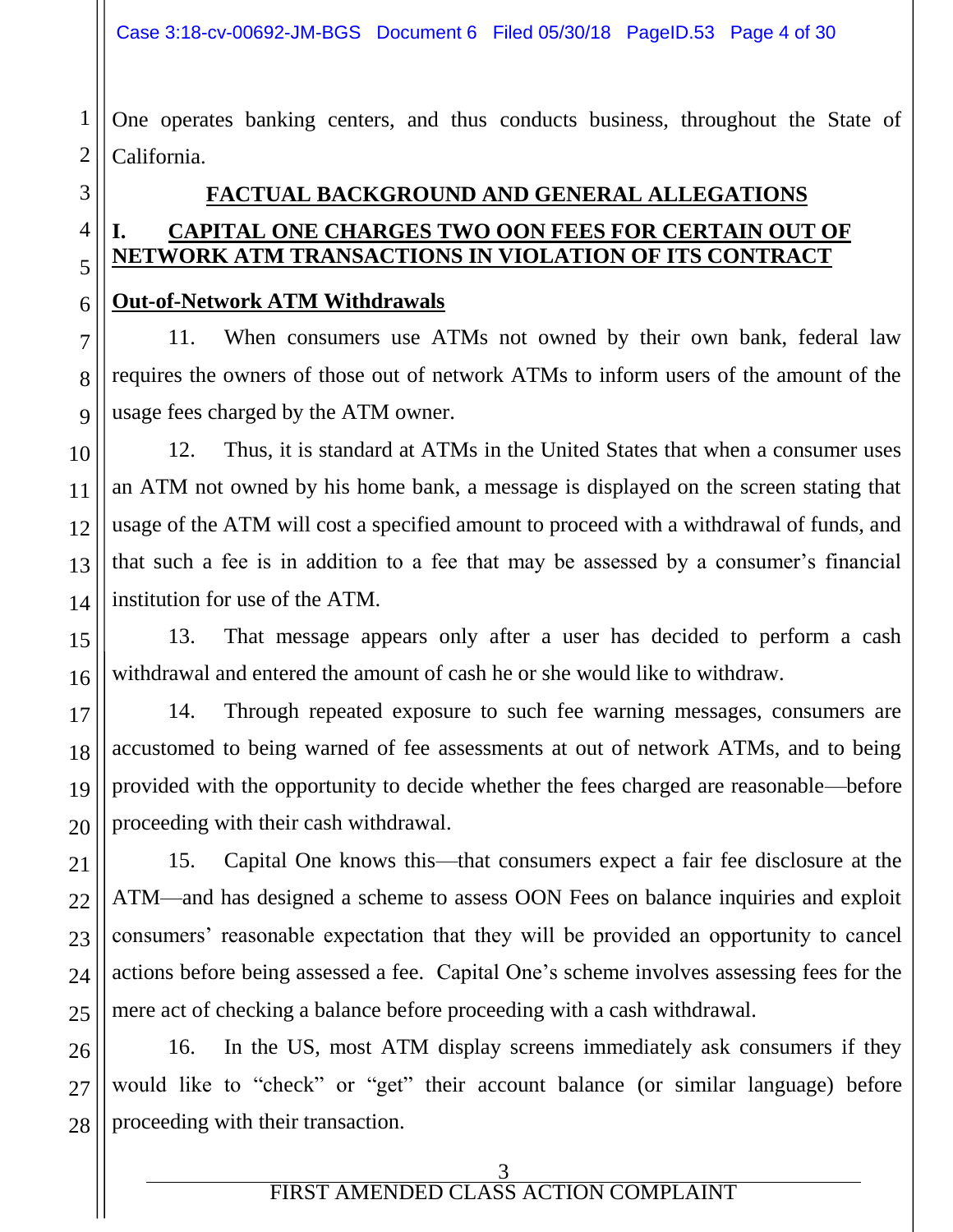17. The ATM screen does not disclose that a balance inquiry alone will incur a usage fee, and indeed ATM owners in the United States in general do not charge usage fees to consumers for balance inquiries.

18. Repeated exposure to such messages is partly responsible for building the reasonable consumer understanding that a balance inquiry is a common lead-in to a withdrawal; a mere first step to the real business at hand (the withdrawal); an informational exercise offered by the ATM to help inform the cash withdrawal.

19. Reasonable consumers like Plaintiffs do not, in sum, understand a balance inquiry to be an independent transaction worthy of a separate fee.

20. Capital One knows this——that consumers expect a balance inquiry fee to be an included part of a cash withdrawal—and yet has designed a scheme to assess OON Fees on those balance inquiries. The Bank preys on the common sense that a balance inquiry preceded by a cash withdrawal is not an independent basis for a fee.

21. Thus, in most circumstances, there is simply no warning at the ATM that a balance inquiry alone could incur a fee.

22. As a result, consumers have zero expectation that their home bank will charge a separate fee for a balance inquiry, especially one that precedes a cash withdrawal at the same ATM.

23. If a bank is going to charge such a conscience-shocking fee, it must fully and fairly disclose such a fee in its account documentation. Capital One did the opposite providing express and implied indications that balance inquires would *not* incur OON Fees.

1

2

3

4

5

6

7

8

9

10

11

12

13

14

15

16

17

18

19

20

21

22

23

26

27

28

## **A. Capital One's Account Contract**

24 25 24. Plaintiffs have a Capital One checking account, which is governed by Capital One's standardized account agreement.

25. Capital One issues debit cards to its checking account customers, including Plaintiffs, which allows its customers to have electronic access to their checking accounts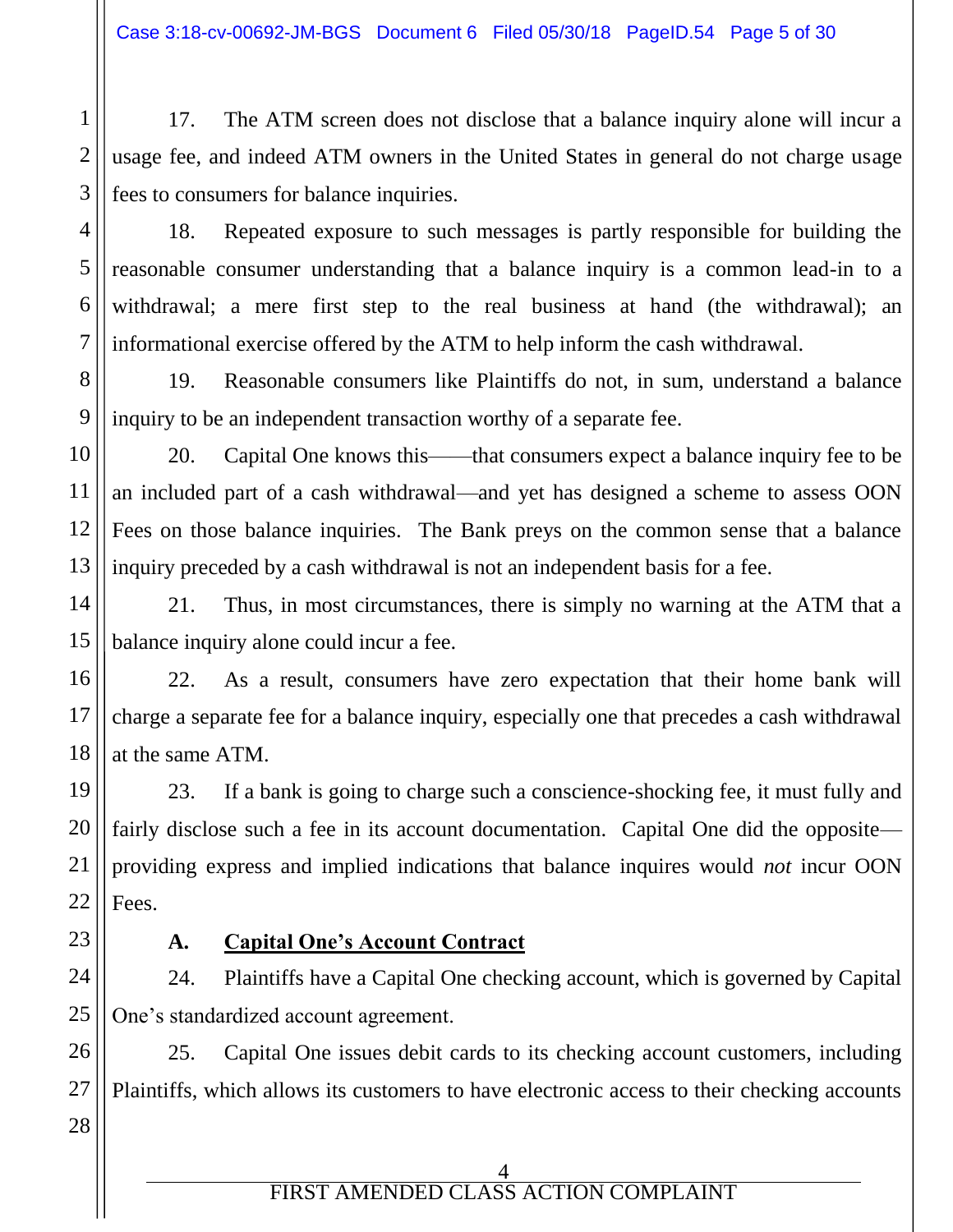1 2 for purchases, payments, and ATM withdrawals at both Capital One and non-Capital One ATMs.

3

4

5

6

7

8

9

11

12

13

14

15

16

17

18

19

20

21

22

23

24

25

26

27

28

26. Against the backdrop of the reasonable consumer expectations and federal law above, Capital One's disclosures deceive consumers and reinforce the reasonable understanding that no fee will be assessed for a balance inquiry—especially if ATM users are not warned beforehand.

27. Capital One's disclosures also reinforce the common sense presumption that there can be no balance inquiry fee when such an inquiry is in conjunction with a cash withdrawal at the same ATM.

10 28. Pursuant to Capital One's EFTA Agreement in effect at the time of the relevant transactions:

**Charges for ATM/Debit Card Transactions:** When you use your ATM/Debit Card at a non-Capital One Bank branded ATM, the ATM owner/operator may charge you a fee for your use of their ATM, and you may be charged a fee for a balance inquiry even if you do not complete a transaction. The fee charged should be disclosed to you on the ATM, and you should be given an opportunity to cancel the transaction before the fee is imposed. You may also be charged a fee by us, as disclosed in our then current Schedule of Fees and Charges, for each cash withdrawal, funds transfer or balance inquiry that you may make using a non-Capital One Bank branded ATM.

See EFTA Agreement, p. 3 (attached as Exhibit A hereto).

29. The Fee Schedule referenced by Capital One in the EFTA Agreement, which Capital One states will clarify precisely what fees will be charged "by us," has just one relevant line, stating that \$2 will be charged per "transaction."

30. First, the contract plainly promises that ATM owners will not assess fees for balance inquiries unless they inform consumers of the amount of the fee beforehand. In general, and in Plaintiffs' case here, the ATM owner does not warn the user that there is a separate charge for a balance inquiry, and in fact the ATM owner does not charge a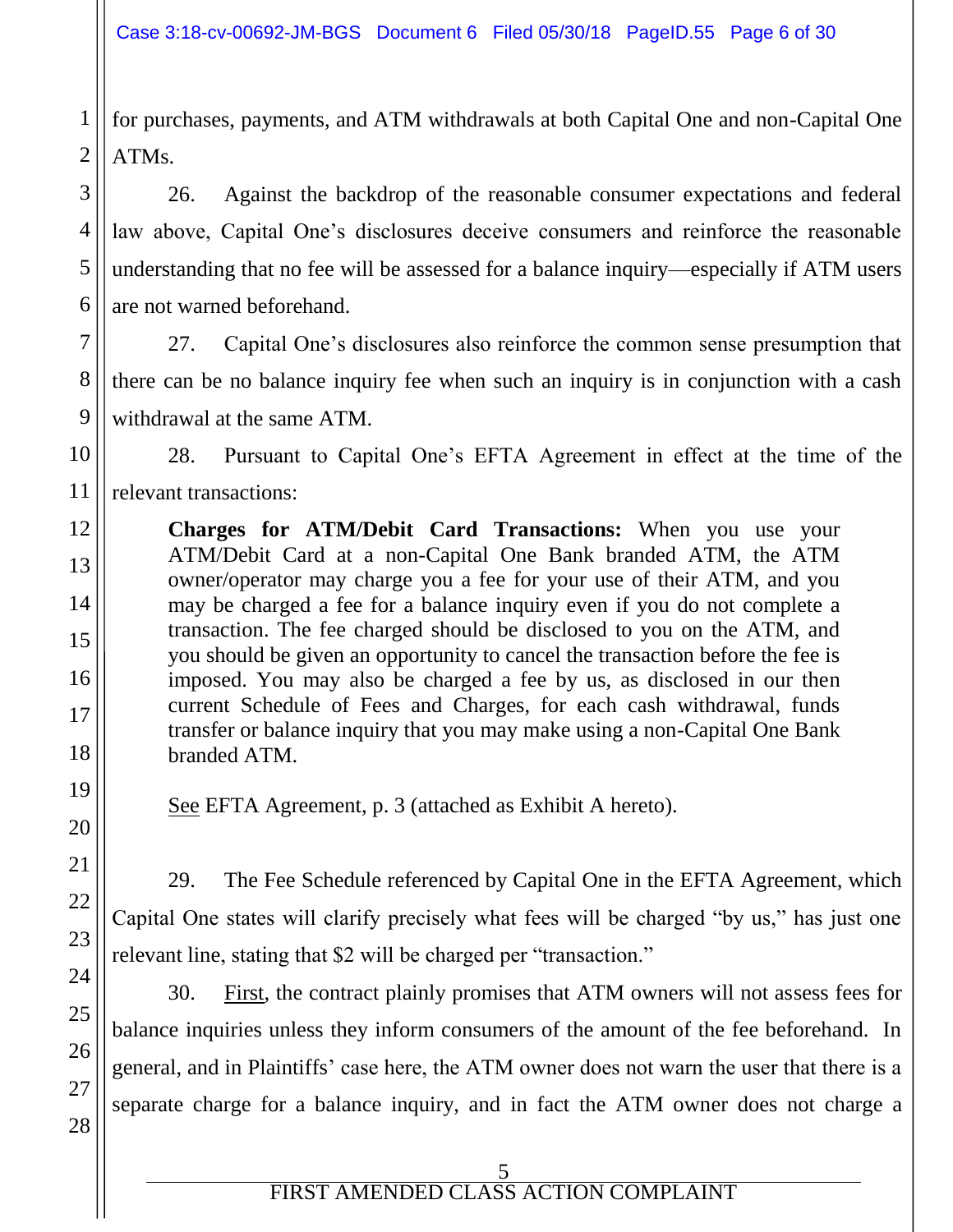1

2

3

4

5

6

7

8

9

10

11

12

13

21

22

23

24

separate fee to the user for a balance inquiry. Therefore, the user can have no reasonable expectation that his home bank (Capital One) will assess a fee for an action that the ATM owner does not charge or warn about.

31. Second, even by Capital One's own terms, a balance inquiry is not a transaction: "you may be charged a balance inquiry even if you do not complete a *transaction*." By simple logic, this means a balance inquiry cannot itself be a "transaction." And since Capital One has promised in the Fee Schedule that only "transactions" will incur a OON Fee, it violates its contract when it charges OON Fees on balance inquiries.

32. Moreover, accountholders using a non-Capital One ATM are never warned that they will receive **two separate fees** from Capital One—plus another one from the ATM owner—when they check their balance before proceeding with a cash withdrawal at the same ATM. But that is exactly what happens.

14 15 16 17 18 19 20 33. As discussed *supra*, ATMs immediately prompt consumers to check their balance, and never warn that such a balance inquiry will be the basis for a fee, either from the ATM owner or from the consumer's own bank. Capital One's disclosures do nothing to disabuse consumers of the reasonable understanding that a balance inquiry will not incur a separate fee when it precedes a cash withdrawal at the same ATM, and never state outright that such a fee will be assessed. Again, the Fee Schedule says nothing more than "\$2.00 per transaction."

34. Moreover, reasonable consumers like Plaintiffs do not understand—and are never warned—that a mere balance inquiry (in which no funds are transferred in any way) counts on its own as a separate "transaction" that could be the basis for an independent OON Fee.

25 26 27 28 35. Merriman-Webster defines "transaction" to mean "something transacted; *especially* : an exchange or transfer of goods, services, or funds." There is no exchange or transfer involved in a balance inquiry; a balance inquiry is merely a precursor to the actual "transaction"—the cash withdrawal.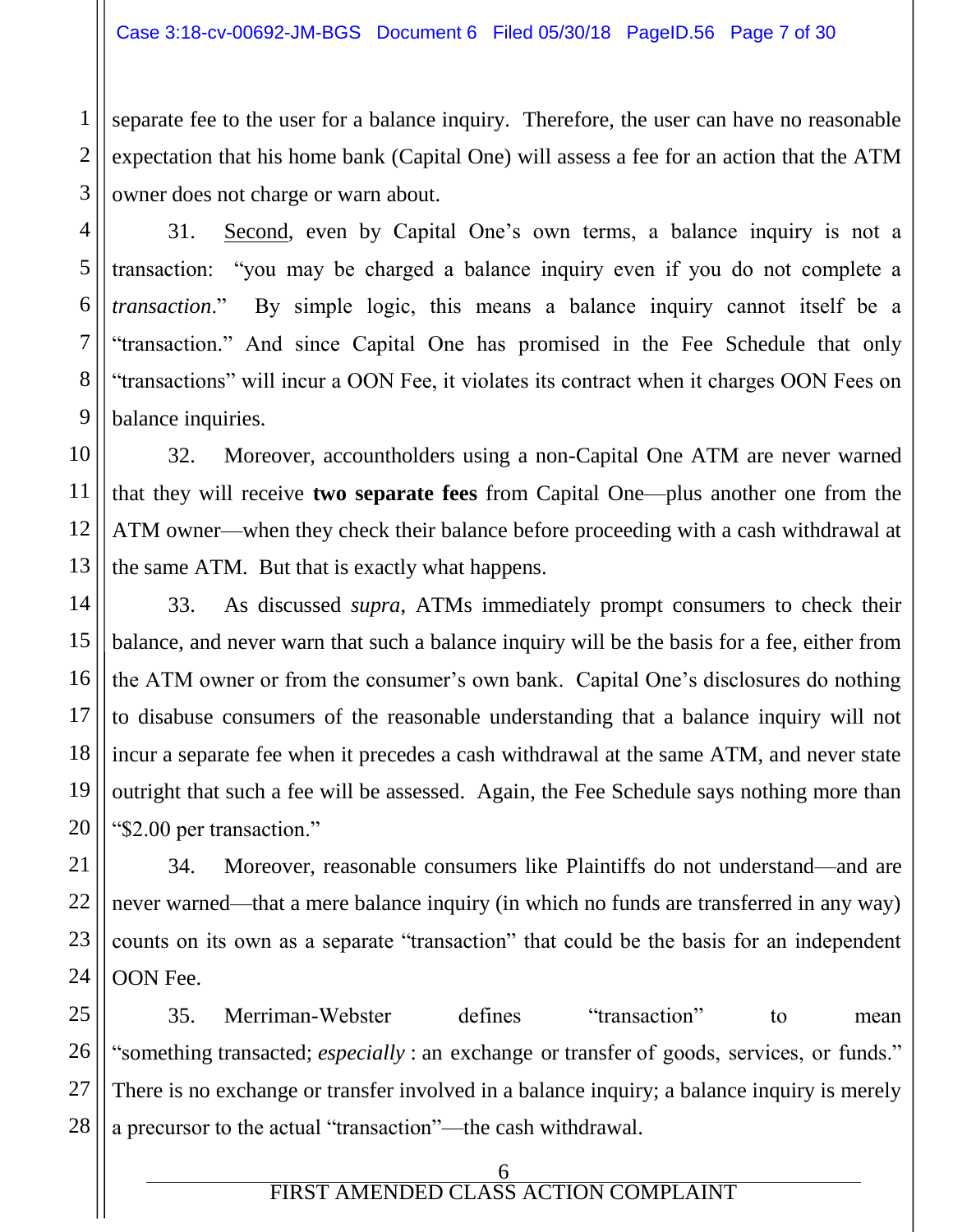36. Further, Capital One's disclosure that the ATM owner may charge a fee for a balance inquiry "even if you do not complete a transaction" is problematic for several reasons.

37. First, as is the case here, owners generally do not charge such fees to consumers (and therefore do not disclose such fees). There can thus be no reasonable expectation that Capital One will do so.

38. Second, even if ATM owners did charge such fees, the "even if you do not complete a transaction" phrase indicates that a consumer will **not** be charged a separate OON Fee for a balance inquiry if he **does** complete a cash withdrawal (and therefore does pay an OON Fee for that cash withdrawal)—especially where, as here, the ATM owner does not charge separate fees for balance inquiries and never provides an on-screen warning that either it or the consumer's bank will do so.

13 16 39. The reasonable consumer understanding that a balance inquiry is not itself an independent transaction or basis for a fee is the very reason the "even if you do not complete a transaction" is necessary. *Indeed, the warning would be nonsensical if it was generally understood that the balance inquiry was an independent transaction worthy of a fee.*

40. In other words, if the balance inquiry and the transaction (withdrawal) were not linked and intrinsic to each other in the minds of reasonable consumers—there would be no need to disclose the special case of when they are de-linked.

21 22 23 24 41. At the very least, by the repeated use of "may," Capital One provides itself discretion as to when it will assess OON Fees, and it uses that discretion in bad faith when it assesses an OON Fee on both a balance inquiry and a cash withdrawal at the same ATM.

1

2

3

4

5

6

7

8

9

10

11

12

14

15

17

18

19

20

25

## **B. Plaintiffs' Out of Network ATM Withdrawals**

26 27 28 42. On August 31, 2017, Plaintiffs withdrew \$300 in cash from an out of network ATM in Studio City, CA. Prior to withdrawing the cash, Plaintiffs were prompted to check their balance, and they did so. They received no warning that doing so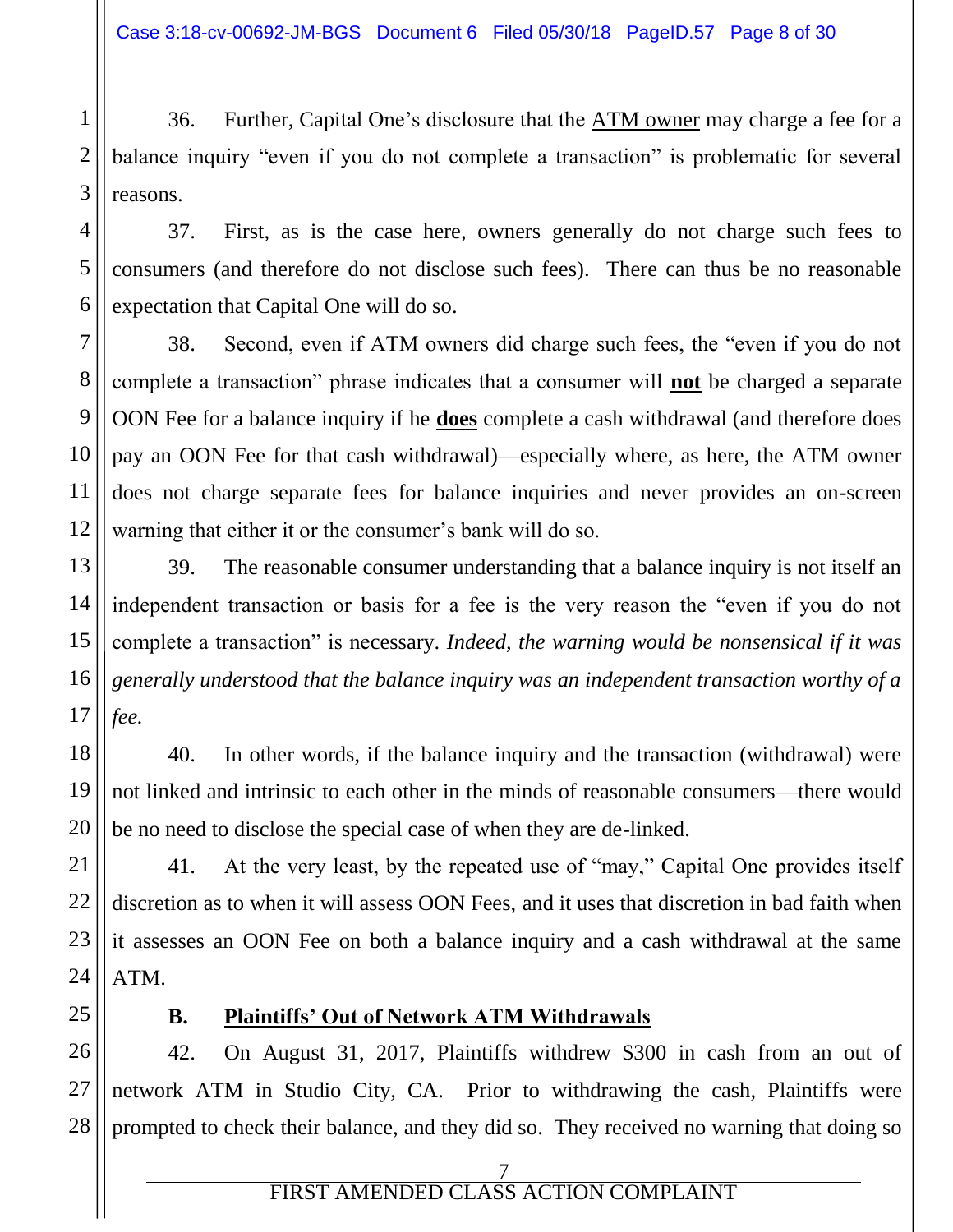would incur a fee from the ATM owner or from their own bank. The ATM owner charged Plaintiffs \$3 for the cash withdrawal, but did not charge a fee for the balance inquiry. Later, Capital One charged Plaintiffs two OON Fees – one for the balance inquiry and one for the cash withdrawal – of \$2 each. Plaintiffs would not have proceeded with the balance inquiry or the cash withdrawal if he had been notified by the ATM owner or by Capital One that they would be charged three separate fees, totaling \$7, for their cash withdrawal.

43. Plaintiffs were shocked to discover that they were charged these two OON Fees by Capital One, in addition to the ATM owner's fee for the cash withdrawal, especially because they were not warned that the balance inquiry would incur any fee at all.

44. On February 31, 2017, Plaintiffs withdrew \$60 in cash from an out of network ATM in Hollywood, CA. Prior to withdrawing the cash, Plaintiffs were prompted to check their balance, and they did so. They received no warning that doing so would incur a fee from the ATM owner or from their own bank. The ATM owner charged Plaintiffs \$3 for the cash withdrawal, but did not charge a fee for the balance inquiry. Later, Capital One charged Plaintiffs two OON Fees – one for the balance inquiry and one for the cash withdrawal – of \$2 each. Plaintiffs would not have proceeded with the balance inquiry or the cash withdrawal if he had been notified by the ATM owner or by Capital One that they would be charged three separate fees, totaling \$7, for their cash withdrawal.

45. Plaintiffs were shocked to discover that they were charged these two OON Fees by Capital One, in addition to the ATM owner's fee for the cash withdrawal, especially because they were not warned that the balance inquiry would incur any fee at all.

26 27 28 46. On April 28, 2015, Plaintiff withdrew \$20 in cash from an out of network ATM in New York, New York. Prior to withdrawing the cash, Plaintiff was prompted to check his balance, and he did so. He received no warning that doing so would incur a fee

1

2

3

4

5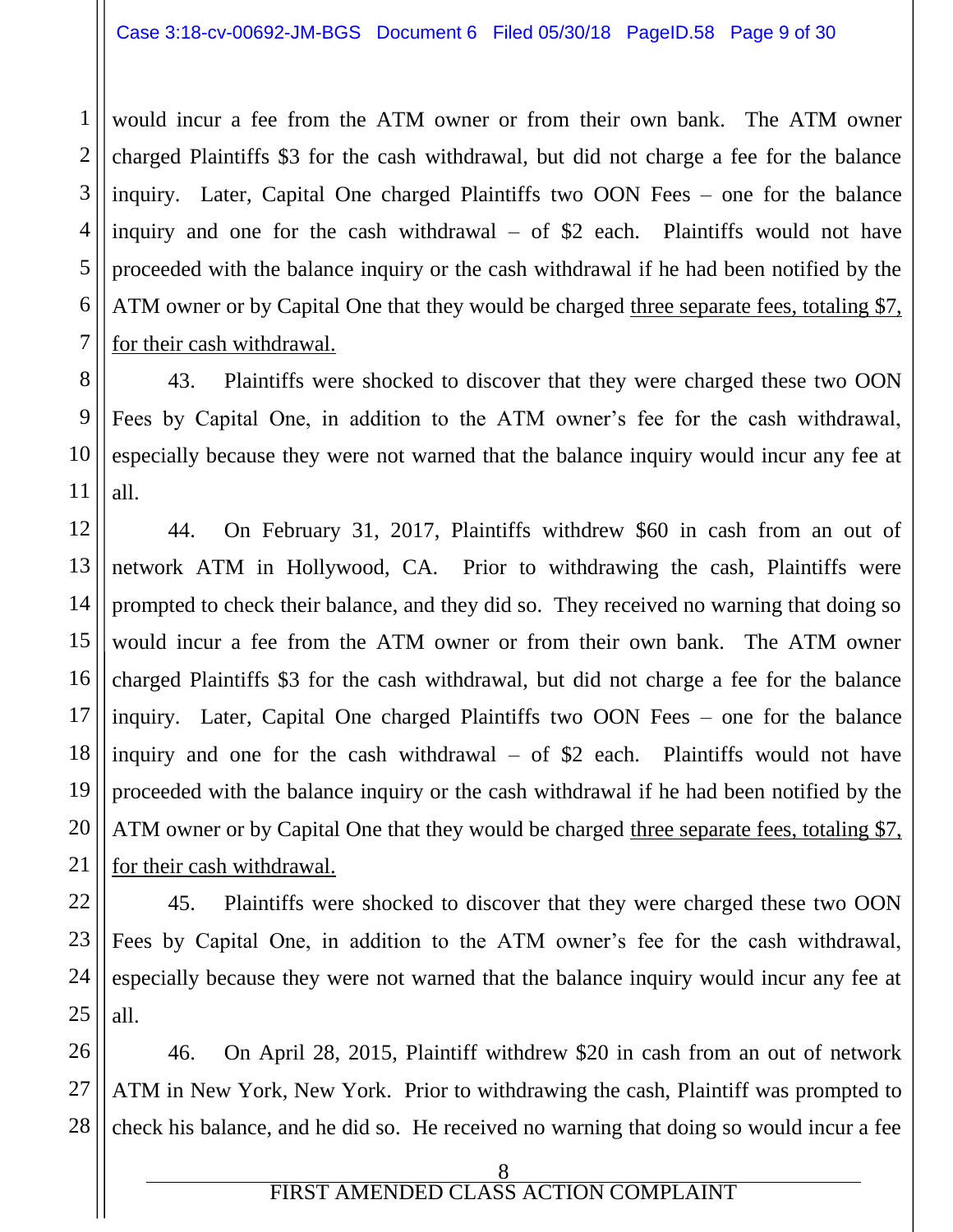1 2 3 from the ATM owner or from his own bank. The ATM owner charged Plaintiff \$3 for the cash withdrawal, but did not charge a fee for the balance inquiry. Later, Capital One charged Plaintiff two OON Fees – one for the balance inquiry and one for the cash withdrawal – of \$2 each. Plaintiff would not have proceeded with the balance inquiry or the cash withdrawal if he had been notified by the ATM owner or by Capital One that he would be charged three separate fees, totaling \$7, for his \$20 cash withdrawal.

47. Plaintiff was shocked to discover that he was charged these two OON Fees by Capital One, in addition to the ATM owner's fee for the cash withdrawal, especially because he was not warned that the balance inquiry would incur any fee at all.

## **II. CAPITAL ONE CHARGES FEES FOR OUT OF NETWORK BALANCE INQUIRIES EVEN THOUGH ACCOUNTHOLDERS ARE NOT WARNED AT THE ATM OR IN THE FEE SCHEDULE THAT CAPITAL ONE WILL DO SO**

48. On June 15, 2015, Plaintiffs performed a balance inquiry at an out of network ATM. They were not warned at the ATM that checking their balance would incur a fee, either from the ATM owner or from his own bank.

49. As discussed above, The Fee Schedule referenced by Capital One in the EFTA Agreement, which Capital One states will clarify precisely what fees will be charged "by us," has just one relevant line, stating that \$2 will be charged per "transaction."

50. First, the contract plainly promises that ATM owners will not assess fees for balance inquiries unless they inform consumers of the amount of the fee beforehand. In general, and in Plaintiffs' case here, the ATM owner does not warn the user that there is a separate charge for a balance inquiry, and in fact the ATM owner does not charge a separate fee to the user for a balance inquiry. Therefore, the user can have no reasonable expectation that his home bank will assess a fee for an action that the ATM owner does not charge or warn about.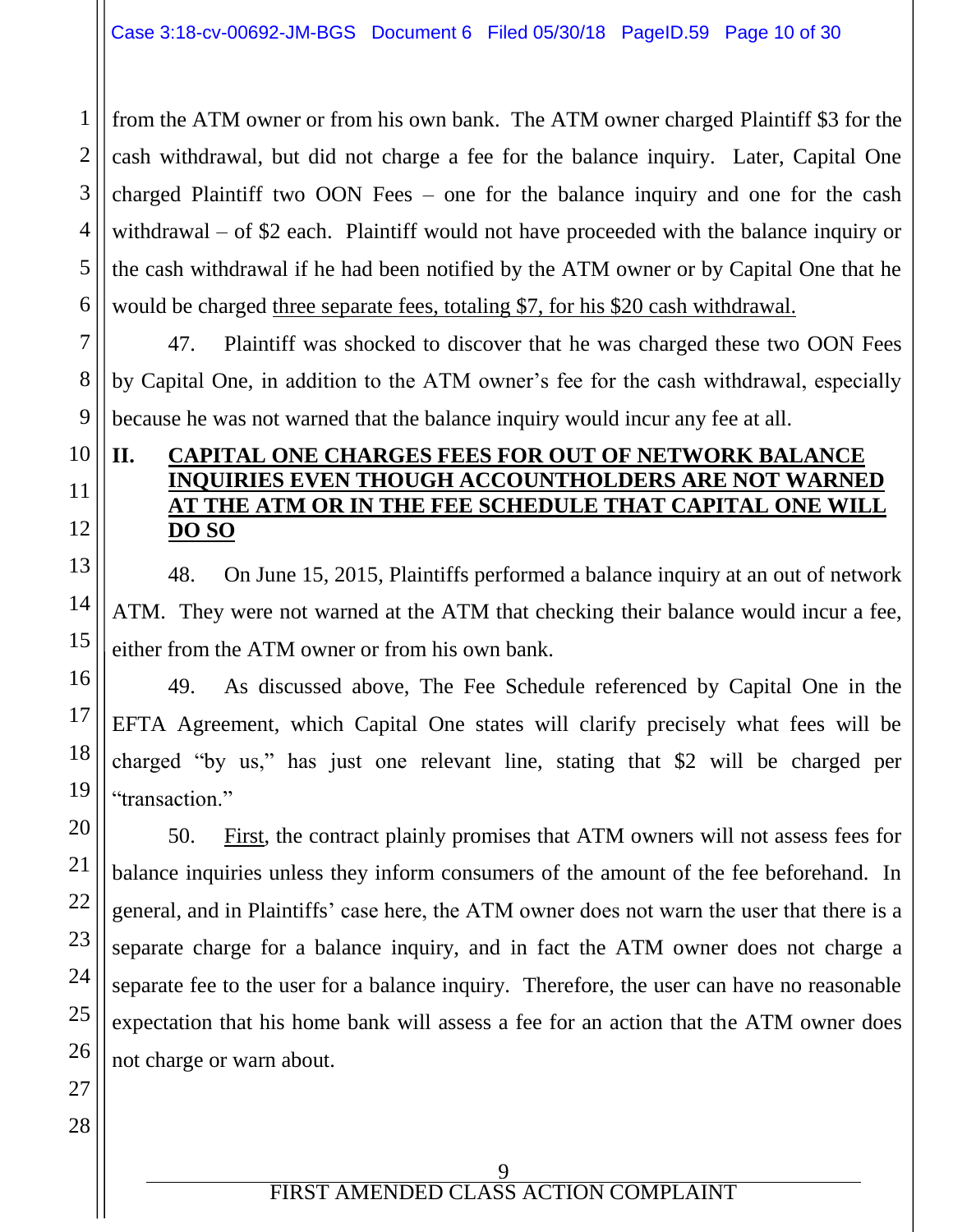3 4 5 51. Second, even by Capital One's own terms, a balance inquiry is not a transaction: "you may be charged a balance inquiry even if you do not complete a *transaction*." By simple logic, this means a balance inquiry cannot itself be a "transaction." And since Capital One has promised only "transactions" will incur a OON Fee, it violates its contract when it charges OON Fees on balance inquiries.

52. Because Plaintiffs undertook no "transaction" when they checked their balance at an out of network ATM, it was improper for Capital One to assess a \$2 fee for doing so.

#### **CLASS ALLEGATIONS**

53. Plaintiffs bring this action on behalf of himself and all others similarly situated pursuant to Rule 23 of the Federal Rules of Civil Procedure. This action satisfies the numerosity, commonality, typicality, adequacy, predominance, and superiority requirements of Rule 23.

54. The proposed classes are defined as:

 All Capital One checking account holders in the United States who within the applicable statute of limitations were assessed an OON Fee for a balance inquiry undertaken at the same time as a withdrawal at an out of network ATM (the "Withdrawal Class").

• All Capital One checking account holders in California who within the applicable statute of limitations were assessed an OON Fee for a balance inquiry undertaken at the same time as a withdrawal at an out of network ATM (the "California Withdrawal Sub-Class").

- All Capital One checking account holders in New York who within the applicable statute of limitations were assessed an OON Fee for a balance inquiry undertaken at the same time as a withdrawal at an out of network ATM (the "New York Withdrawal Sub-Class").
- All Capital One checking account holders in the United States who within the applicable statute of limitations were assessed an OON Fee when they performed a

1

2

6

7

10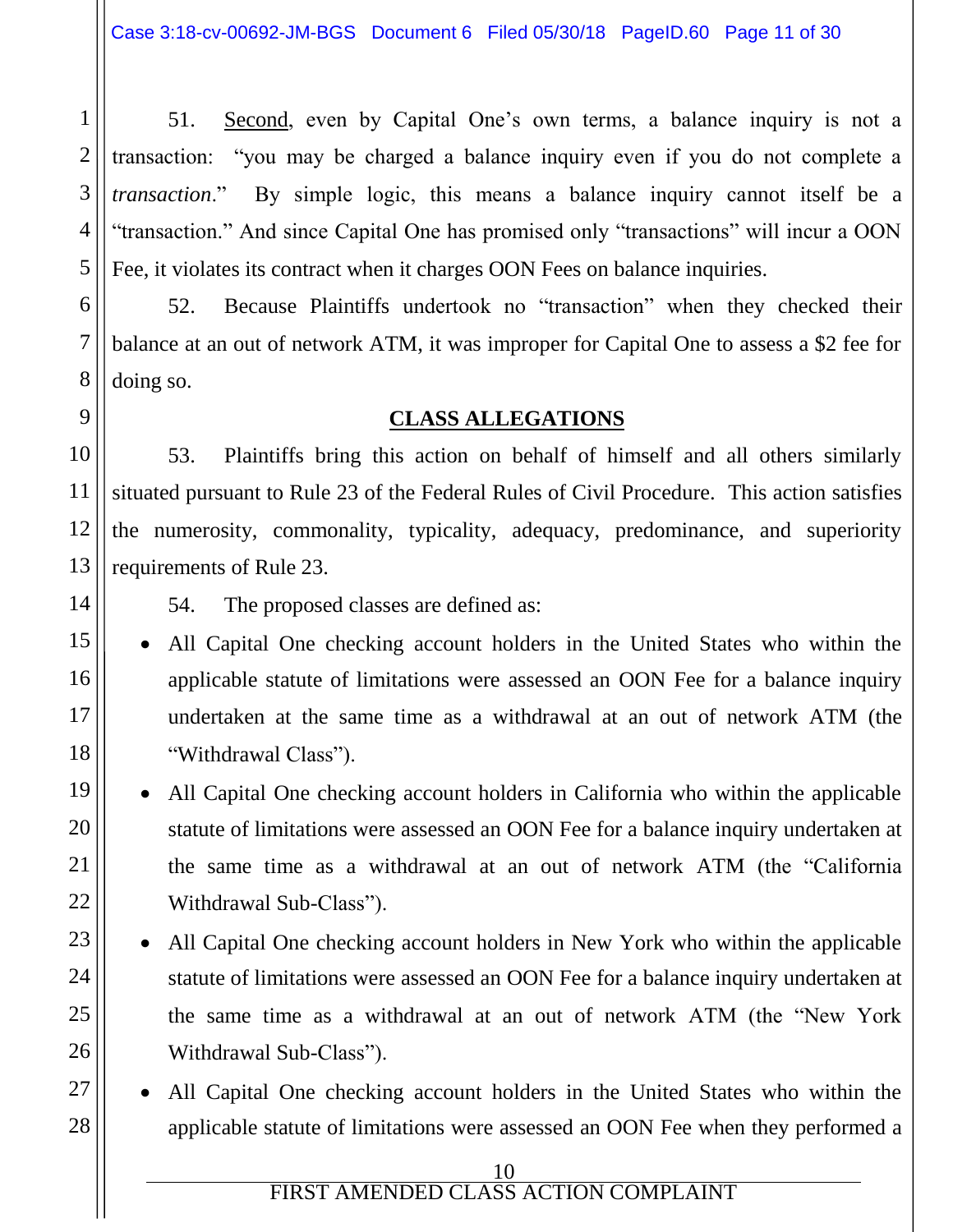balance inquiry at an out-of-network ATM (the "National Balance Inquiry Fee Class").

• All Capital One checking account holders in California who within the applicable statute of limitations were assessed an OON Fee when they performed a balance inquiry at an out-of-network ATM (the "California Balance Inquiry Fee Sub-Class").

 All Capital One checking account holders in New York who within the applicable statute of limitations were assessed an OON Fee when they performed a balance inquiry at an out-of-network ATM (the "New York Balance Inquiry Fee Sub-Class").

The National Classes and the California and New York Subclasses are collectively referred to as the "Classes."

55. Plaintiffs reserve the right to modify or amend the definition of the proposed Classes before the Court determines whether certification is appropriate.

56. Excluded from the Classes are Capital One, its parents, subsidiaries, affiliates, officers, and directors; any entity in which Capital One has a controlling interest; all customers who make a timely election to be excluded; governmental entities; and all judges assigned to hear any aspect of this litigation, as well as their immediate family members.

57. The members of the Classes are so numerous that joinder is impractical. The Classes consist of thousands of members, the identity of whom is within the knowledge of and can be ascertained only by resort to Capital One's records.

58. The claims of the representative Plaintiffs are typical of the claims of the Classes in that the representative Plaintiffs, like all Class members, were charged for a balance inquiry at an in-network ATM; was charged two OON Fees when he checked his balance prior to withdrawing cash at an out of network ATM; was charged OON Fees for transactions at an out-of-network ATM without the Fee charged by Capital One being displayed on the ATM screen and being given an opportunity to cancel the transaction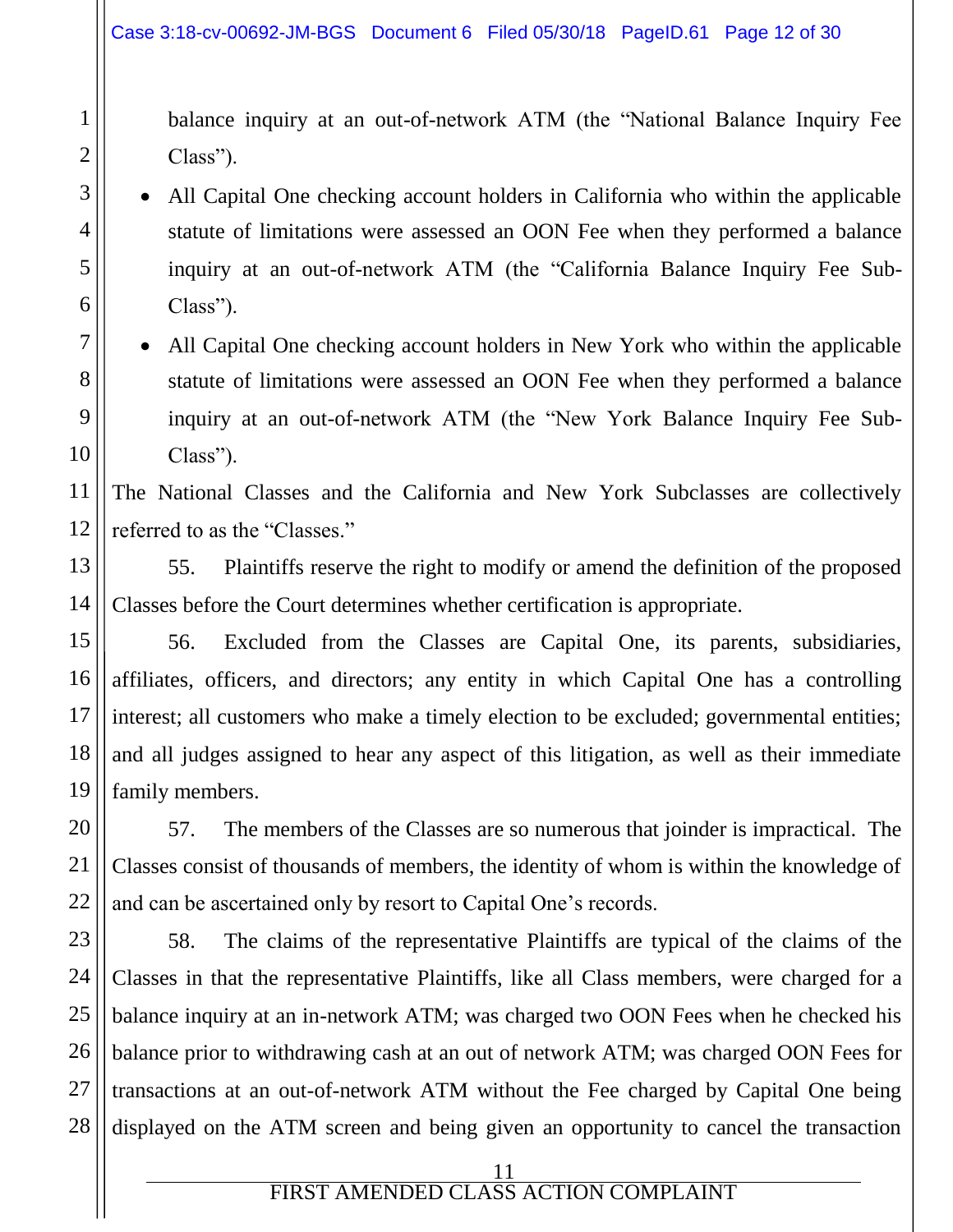1 2 3 4 5 before the fee was imposed. The representative Plaintiffs, like all Class members, have been damaged by Capital One's misconduct in that he was assessed unfair and unconscionable fees. Furthermore, the factual basis of Capital One's misconduct is common to all Class members, and represents a common thread of unfair and unconscionable conduct resulting in injury to all members of the Classes.

6 7 8 59. There are numerous questions of law and fact common to the Classes and those common questions predominate over any questions affecting only individual Class members.

9 10 60. Among the questions of law and fact common to the Classes are whether Capital One:

11 12

13

14

15

16

a. Deceived consumers;

b. Breached its contract;

c. Breached its covenant of good faith and fair dealing with Plaintiffs and other members of the Classes through its ATM fee policies and practices;

d. Converted money belonging to Plaintiffs and other members of the Classes through its OON Fee policies and practices;

17

18

19

20

e. Was unjustly enriched through its OON Fee policies and practices; and

f. Violated the consumer protection acts of certain states through its OON Fee policies and practices.

61. Other questions of law and fact common to the Classes include:

21

22

23

24

25

26

a. The proper method or methods by which to measure damages, and

b. The declaratory relief to which the Classes are entitled.

62. Plaintiffs' claims are typical of the claims of other Class members, in that they arise out of the same wrongful ATM fee policies and practices of Capital One's Account Agreement and other related documents. Plaintiffs have suffered the harm alleged and has no interests antagonistic to the interests of any other Class member.

27 28 63. Plaintiffs are committed to the vigorous prosecution of this action and have retained competent counsel experienced in the prosecution of class actions and, in

<u>12</u>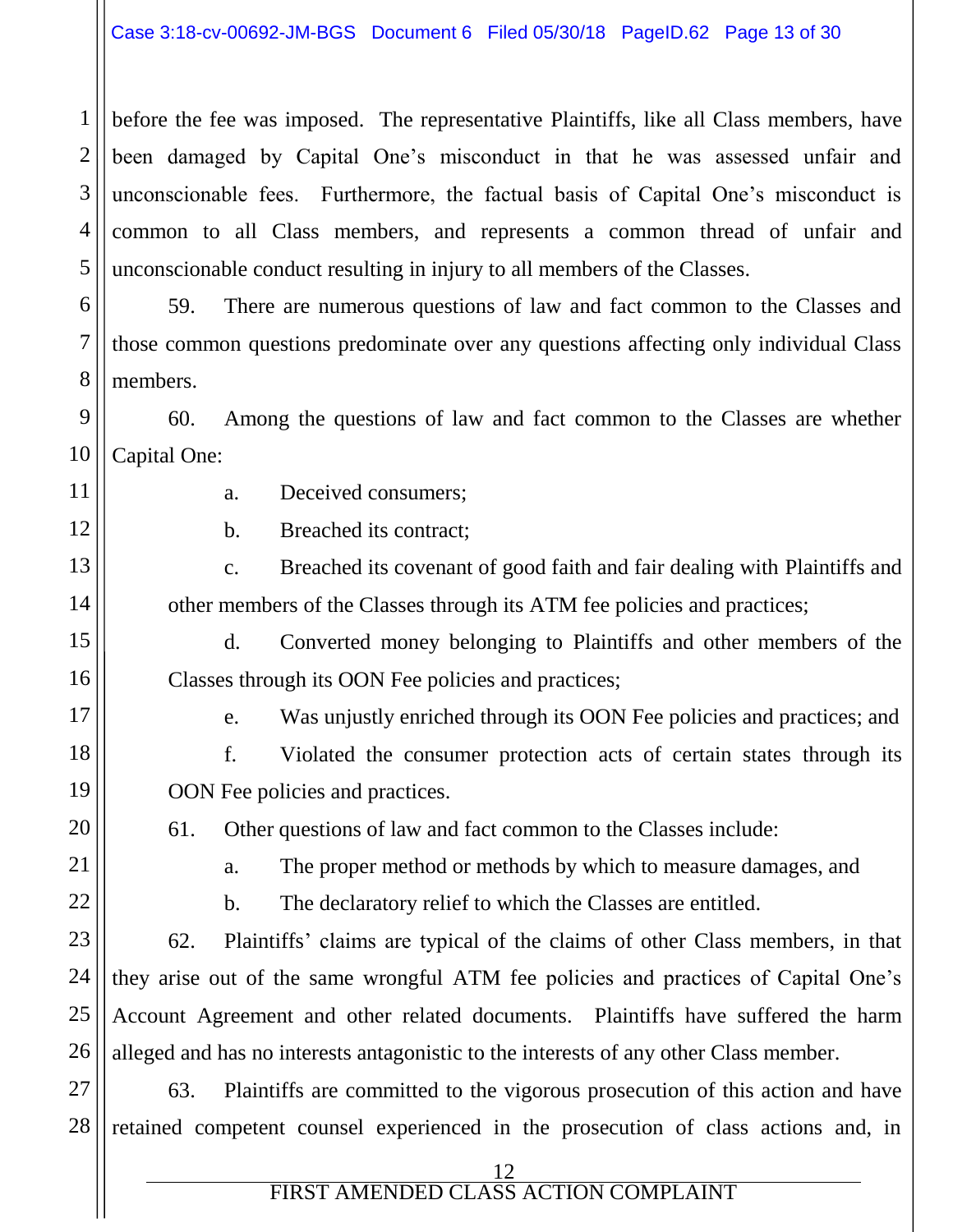particular, class actions on behalf of consumers and against financial institutions. Accordingly, Plaintiffs are adequate representatives and will fairly and adequately protect the interests of the Classes.

64. A class action is superior to other available methods for the fair and efficient adjudication of this controversy. Since the amount of each individual Class member's claim is small relative to the complexity of the litigation, and due to the financial resources of Capital One, no Class member could afford to seek legal redress individually for the claims alleged herein. Therefore, absent a class action, the Class members will continue to suffer losses and Capital One's misconduct will proceed without remedy.

65. Even if Class members themselves could afford such individual litigation, the court system could not. Given the complex legal and factual issues involved, individualized litigation would significantly increase the delay and expense to all parties and to the Court. Individualized litigation would also create the potential for inconsistent or contradictory rulings. By contrast, a class action presents far fewer management difficulties, allows claims to be heard which might otherwise go unheard because of the relative expense of bringing individual lawsuits, and provides the benefits of adjudication, economies of scale and comprehensive supervision by a single court.

#### **FIRST CLAIM FOR RELIEF Breach of Contract (On Behalf of the National Classes)**

66. Plaintiffs repeat paragraphs 1 through 65 above.

67. Plaintiffs and Capital One have contracted for bank account deposit, checking, ATM, and debit card services, as embodied in Capital One's EFTA Agreement, Schedule of Fees and Charges, and related documentation.

68. No contractual provision authorizes Capital One to assess an OON Fee for a balance inquiry at an out-of-network ATM, without the Fee charged by Capital One being displayed on the ATM screen and being given an opportunity to cancel the transaction before the fee is imposed.

1

2

3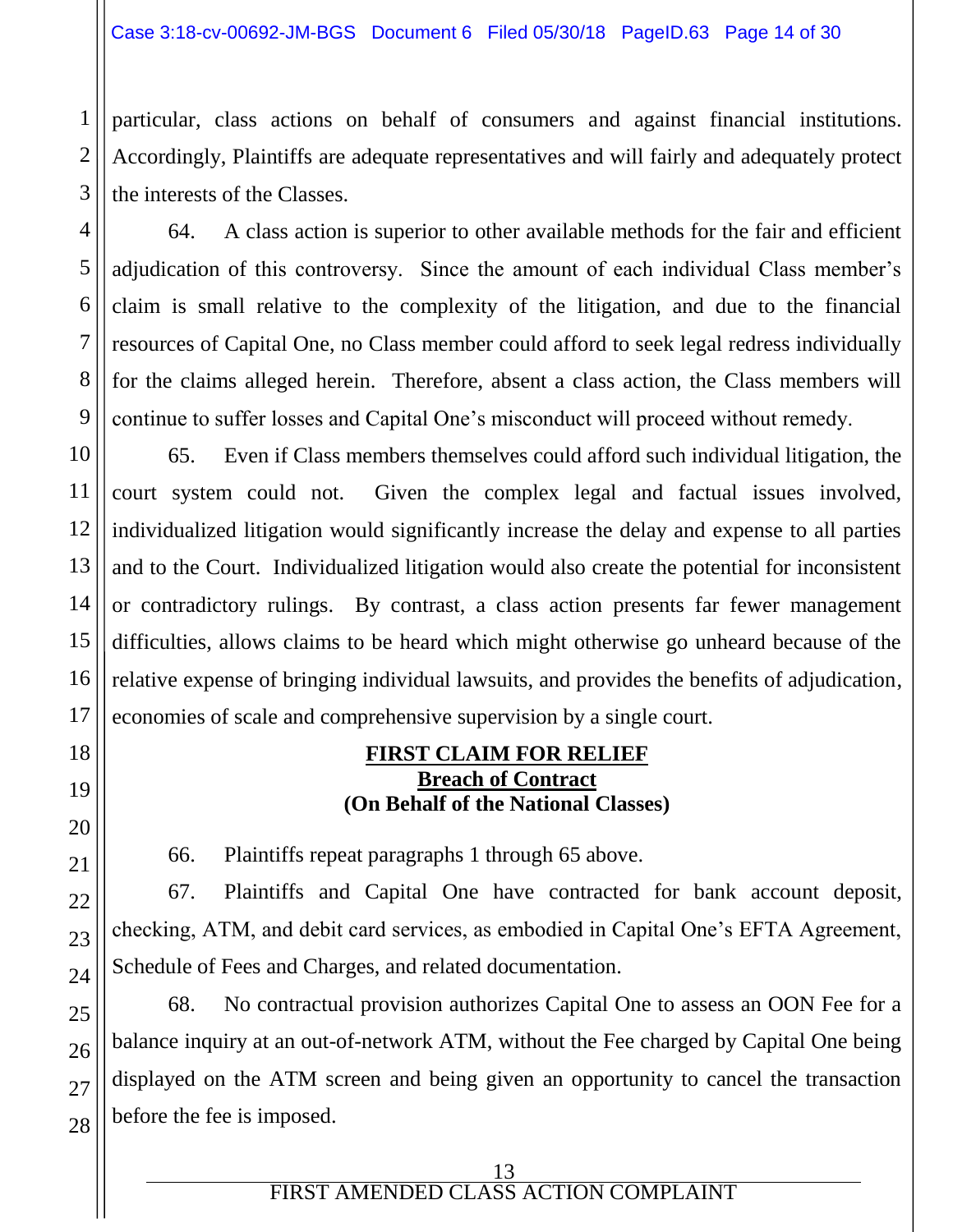Case 3:18-cv-00692-JM-BGS Document 6 Filed 05/30/18 PageID.64 Page 15 of 30

69. Therefore, Capital One breached the terms of its EFTA Agreement by charging OON Fees for such transactions at an out-of-network ATM.

70. Plaintiffs and members of the National Classes have performed all, or substantially all, of the obligations imposed on them under the EFTA Agreement.

71. Plaintiffs and members of the National Classes have sustained damages as a result of Capital One's breach of the EFTA Agreement.

#### **SECOND CLAIM FOR RELIEF Breach of the Covenant of Good Faith and Fair Dealing (On Behalf of the National Classes)**

72. Plaintiffs repeat paragraphs 1 through 65 above.

73. Plaintiffs and Capital One have contracted for bank account deposit, checking, ATM, and debit card services, as embodied in Capital One's EFTA Agreement and related documentation.

74. Under the laws of the states where Capital One does business, good faith is an element of every contract. Whether by common law or statute, all such contracts impose upon each party a duty of good faith and fair dealing. Good faith and fair dealing, in connection with executing contracts and discharging performance and other duties according to their terms, means preserving the spirit – not merely the letter – of the bargain. Put differently, the parties to a contract are mutually obligated to comply with the substance of their contract in addition to its form. Evading the spirit of the bargain and abusing the power to specify terms constitute examples of bad faith in the performance of contracts.

75. Subterfuge and evasion violate the obligation of good faith in performance even when an actor believes their conduct to be justified. Bad faith may be overt or may consist of inaction, and fair dealing may require more than honesty. Examples of bad faith are evasion of the spirit of the bargain, willful rendering of imperfect performance,

1

2

3

4

14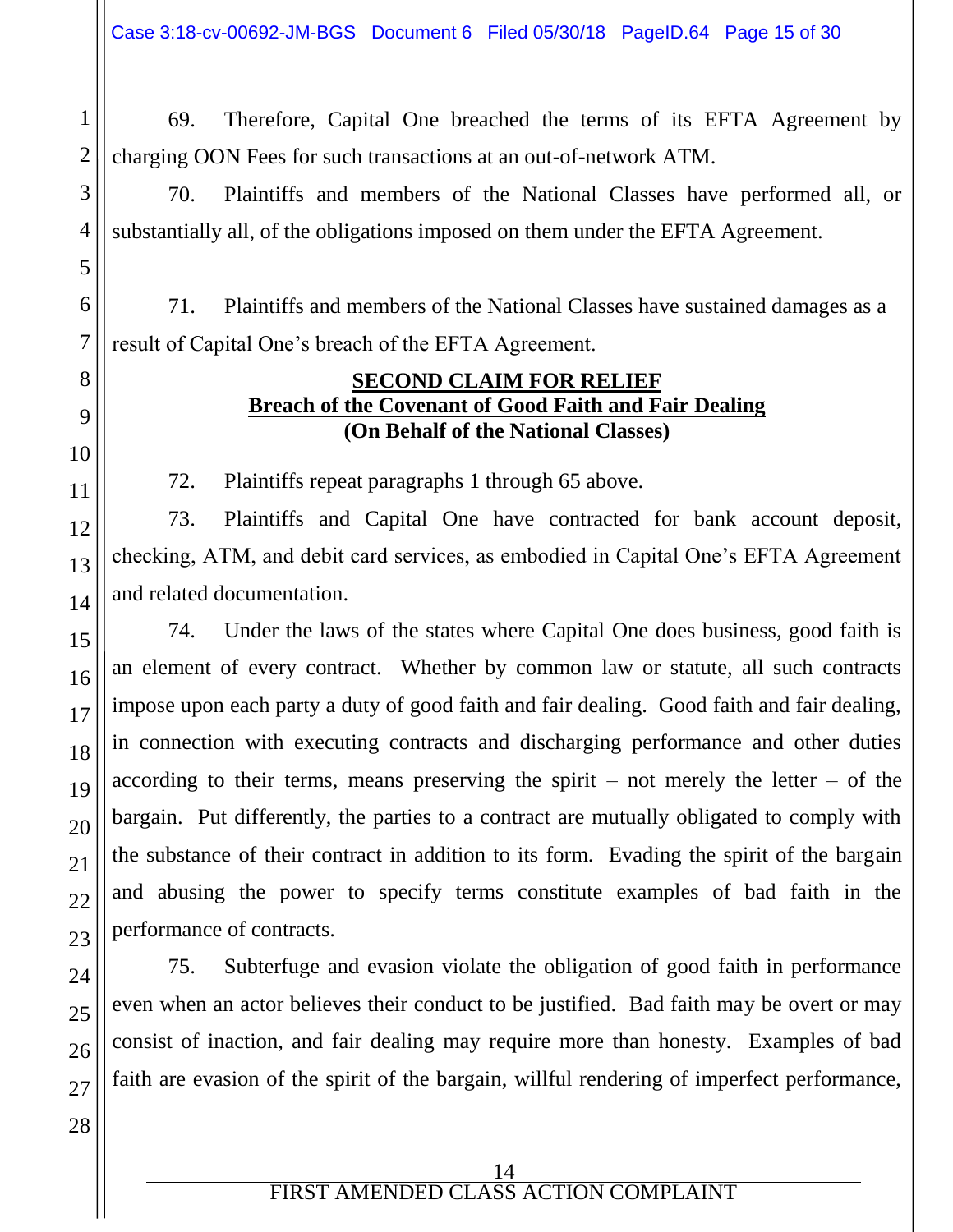abuse of a power to specify terms, and interference with or failure to cooperate in the other party's performance.

76. Capital One has breached the covenant of good faith and fair dealing in the EFTA Agreement through its ATM Fee policies and practices as alleged herein.

77. Plaintiffs and members of the National Classes have performed all, or substantially all, of the obligations imposed on them under the EFTA Agreement.

78. Plaintiffs and members of the National Classes have sustained damages as a result of Capital One's breach of the covenant of good faith and fair dealing.

#### **THIRD CLAIM FOR RELIEF Conversion (On Behalf of the National Classes)**

79. Plaintiffs repeat paragraphs 1 through 65 above.

80. Capital One had and continues to have a duty to maintain and preserve its customers' checking accounts and to prevent their diminishment through its own wrongful acts.

81. Capital One has wrongfully collected ATM fees from Plaintiffs and the members of the National Classes, and has taken specific and readily identifiable funds from their accounts in payment of these fees in order to satisfy them.

82. Capital One has, without proper authorization, assumed and exercised the right of ownership over these funds, in hostility to the rights of Plaintiffs and the members of the National Classes, without legal justification.

83. Capital One continues to retain these funds unlawfully without the consent of Plaintiffs or members of the National Classes.

84. Capital One intends to permanently deprive Plaintiffs and the members of the National Classes of these funds.

85. These funds are properly owned by Plaintiffs and the members of the National Classes, not Capital One, which now claims that it is entitled to their ownership, contrary to the rights of Plaintiffs and the members of the National Classes.

1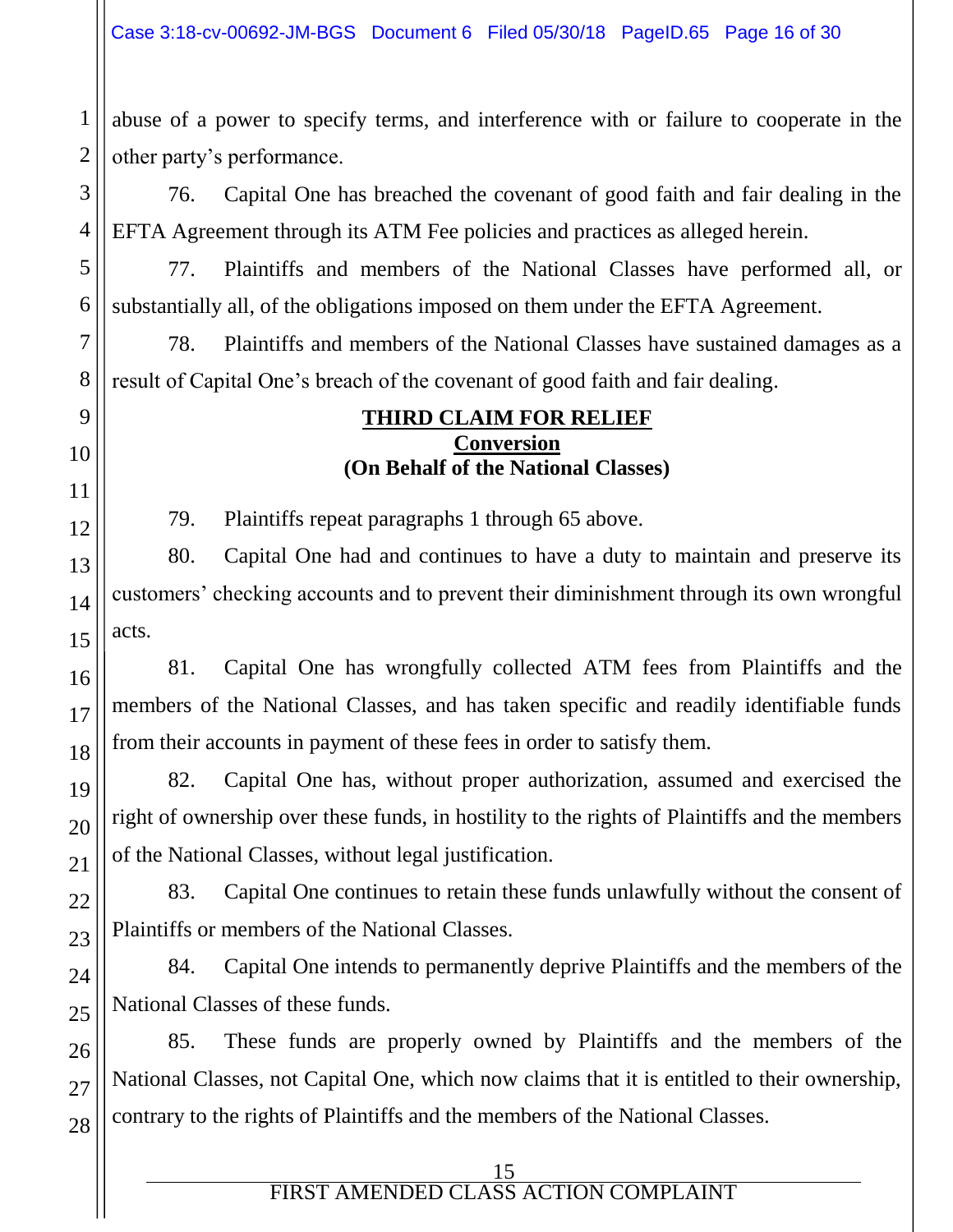Case 3:18-cv-00692-JM-BGS Document 6 Filed 05/30/18 PageID.66 Page 17 of 30

1 86. Plaintiffs and the members of the National Classes are entitled to the immediate possession of these funds.

87. Capital One has wrongfully converted these specific and readily identifiable funds.

88. Capital One's wrongful conduct is continuing.

89. As a direct and proximate result of this wrongful conversion, Plaintiffs and the members of the National Classes have suffered and continue to suffer damages.

90. By reason of the foregoing, Plaintiffs and the members of the National Classes are entitled to recover from Capital One all damages and costs permitted by law, including all amounts that Capital One has wrongfully converted.

#### **FOURTH CLAIM FOR RELIEF Unjust Enrichment (On Behalf of the National Classes)**

91. Plaintiffs repeat paragraphs 1 through 65 above.

92. Plaintiffs, on behalf of himself and the National Classes, assert a common law claim for unjust enrichment.

93. By means of Capital One's wrongful conduct alleged herein, Capital One knowingly provided banking services to Plaintiffs and members of the National Classes that was unfair, unconscionable, and oppressive.

94. Capital One knowingly received and retained wrongful benefits and funds from Plaintiffs and members of the National Classes. In so doing, Capital One acted with conscious disregard for the rights of Plaintiffs and members of the National Classes.

95. As a result of Capital One's wrongful conduct as alleged herein, Capital One has been unjustly enriched at the expense of, and to the detriment of, Plaintiffs and members of the National Classes.

96. Capital One's unjust enrichment is traceable to, and resulted directly and proximately from, the conduct alleged herein.

97. Under the common law doctrine of unjust enrichment, it is inequitable for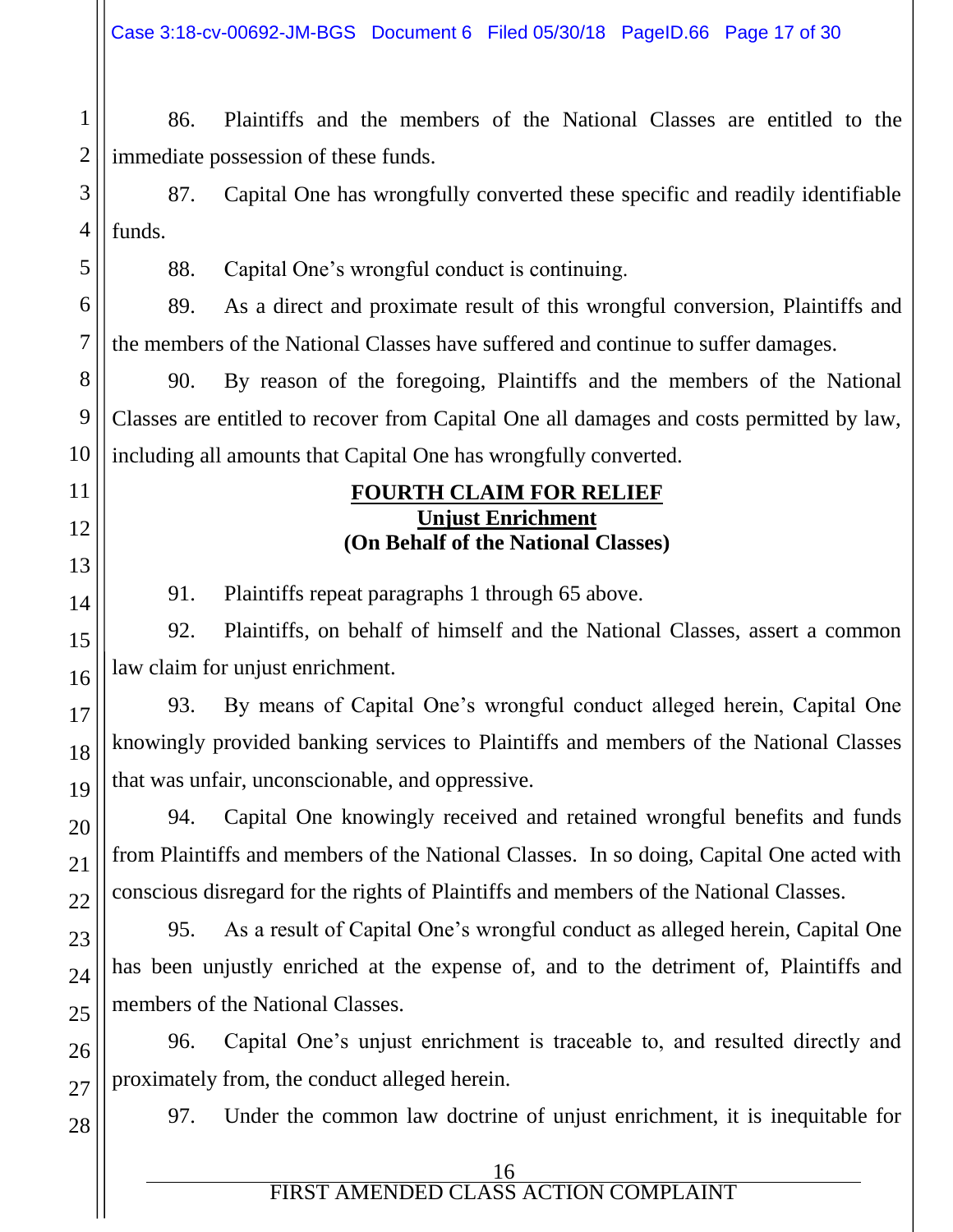Capital One to be permitted to retain the benefits it received, and is still receiving, without justification, from the imposition of ATM fees on Plaintiffs and members of the National Classes in an unfair, unconscionable, and oppressive manner. Capital One's retention of such funds under circumstances making it inequitable to do so constitutes unjust enrichment.

98. The financial benefits derived by Capital One rightfully belong to Plaintiffs and members of the National Classes. Capital One should be compelled to disgorge in a common fund for the benefit of Plaintiffs and members of the National Classes all wrongful or inequitable proceeds received by them. A constructive trust should be imposed upon all wrongful or inequitable sums received by Capital One traceable to Plaintiffs and the members of the National Classes.

99. Plaintiffs and members of the National Classes have no adequate remedy at law.

#### **FIFTH CLAIM FOR RELIEF Violation of California Unfair Competition Law, Unfair Prong Business and Professions Code § 17200 (On Behalf of the California Subclasses)**

100. Plaintiffs incorporate by reference each of the allegations set forth in the preceding paragraphs.

101. Defendant's conduct described herein violates the Unfair Competition Law (the "UCL"), codified at California Business and Professions Code section 17200, et seq.

102. The UCL prohibits, and provides civil remedies for, unfair competition. Its purpose is to protect both consumers and competitors by promoting fair competition in commercial markets for goods and services. In service of that purpose, the Legislature framed the UCL's substantive provisions in broad, sweeping language.

103. By defining unfair competition to include any "any unlawful, unfair or fraudulent business act or practice," the UCL permits violations of other laws to be treated as unfair competition that is independently actionable, and sweeps within its scope acts

1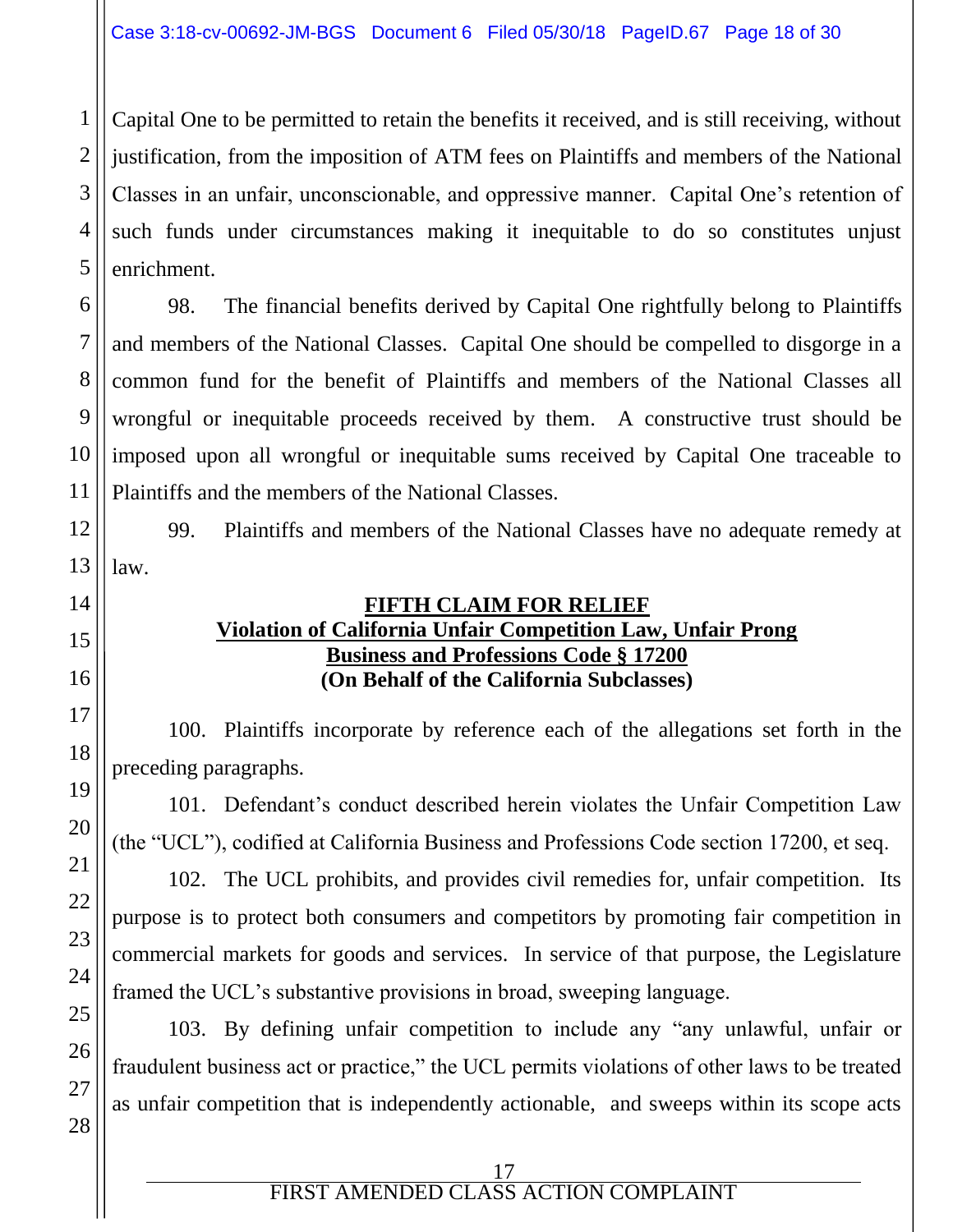and practices not specifically proscribed by any other law.

104. Defendant's conduct violates the UCL's "unfair" prong insofar as Defendant charged two separate OON Fees for a cash withdrawal preceded by a balance inquiry at the same out of network ATM.

105. Defendant's conduct violates the UCL's "unfair" prong insofar as Defendant charged an OON Fee for a balance inquiry at an out of network ATM without warning accountholders.

106. Defendant's conduct was not motivated by any business or economic need or rationale. The harm and adverse impact of Defendant's conduct on members of the general public was neither outweighed nor justified by any legitimate reasons, justifications, or motives.

107. The harm to Plaintiffs and Class Members arising from Defendant's unfair practices relating to the imposition of OON Fees outweighs the utility, if any, of those practices.

108. Defendant's unfair business practices relating to OON Fees as alleged herein are immoral, unethical, oppressive, unscrupulous, unconscionable and/or substantially injurious to Plaintiffs and members of the Class.

109. Defendant's conduct was substantially injurious to consumers in that they have been forced to pay OON Fees which are not disclosed in their contract with Capital One.

110. As a result of Defendant's violations of the UCL's "unfair" prong, Plaintiffs and members of the Class have paid, and/or will continue to pay OON Fees and thereby have suffered and will continue to suffer actual damages.

#### **SIXTH CLAIM FOR RELIEF Violation of California Unfair Competition Law, Fraudulent Prong Business and Professions Code § 17200 (On Behalf of the California Subclasses)**

111. Plaintiffs incorporate the preceding allegations by reference as if fully set

| FIRST AMENDED CLASS ACTION COMPLAINT |  |
|--------------------------------------|--|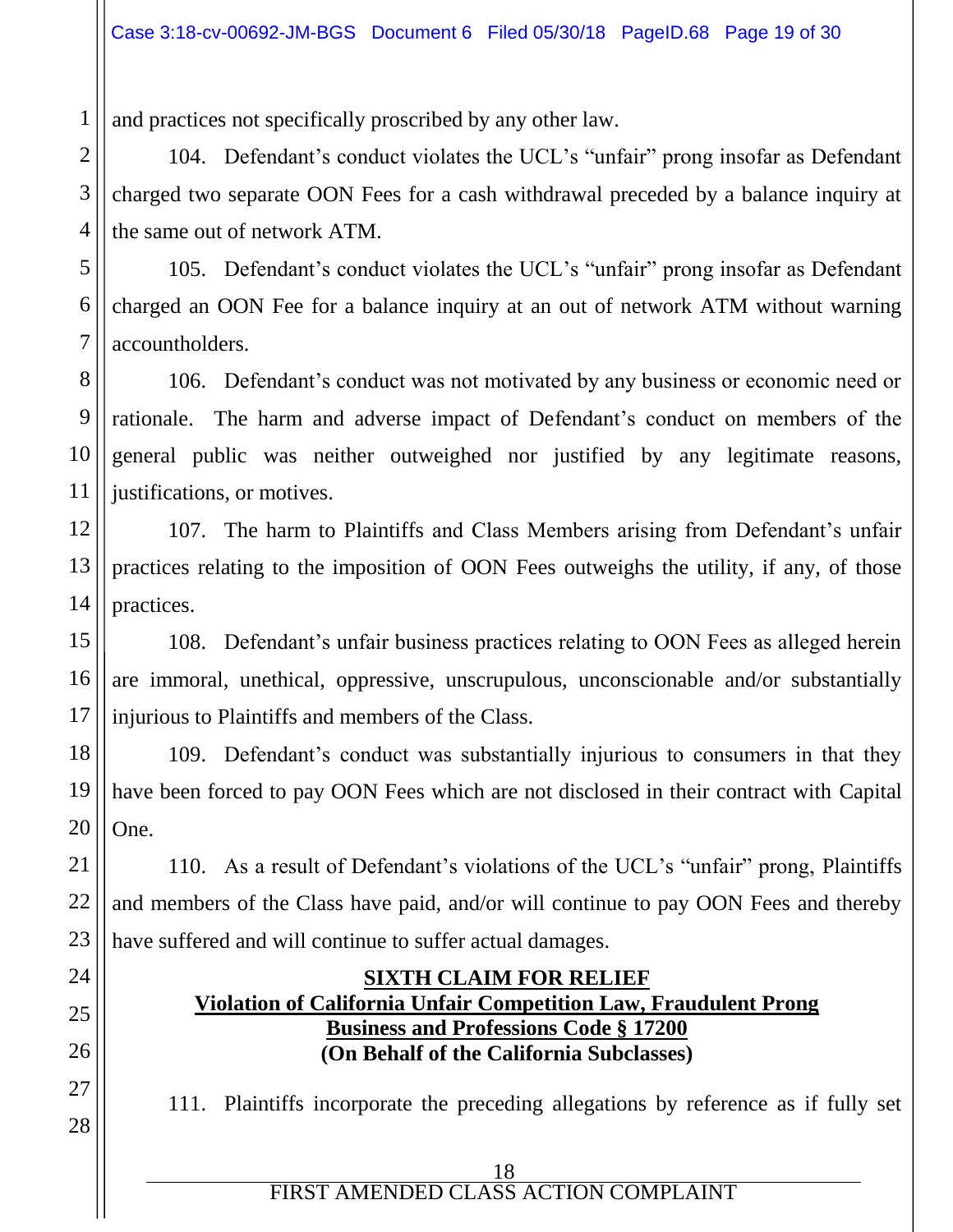forth herein.

1

2

3

4

5

6

7

8

9

10

11

12

13

14

15

16

17

18

19

20

21

22

25

26

112. Defendant's conduct described herein violates the Unfair Competition Law (the "UCL"), codified at California Business and Professions Code section 17200, et seq.

113. The UCL prohibits, and provides civil remedies for, unfair competition. Its purpose is to protect both consumers and competitors by promoting fair competition in commercial markets for goods and services. In service of that purpose, the Legislature framed the UCL's substantive provisions in broad, sweeping language.

114. By defining unfair competition to include any "any unlawful, unfair or fraudulent business act or practice," the UCL permits violations of other laws to be treated as unfair competition that is independently actionable, and sweeps within its scope acts and practices not specifically proscribed by any other law.

115. Defendant committed fraudulent business acts and practices in violation of Cal. Bus. & Prof. Code § 17200, et seq., when it affirmatively and knowingly misrepresented its OON Fee practices. Such representations misled the Plaintiffs and are likely to mislead the public.

116. In addition, Defendant committed fraudulent business acts and practices in violation of Cal. Bus. & Prof. Code § 17200, *et seq*., when it affirmatively and knowingly omitted the total price of out of network ATM transactions and failed to inform consumers they would be charged two fees for a cash withdrawal preceded by a balance inquiry at the same out of network ATM; and failed to warn consumers of balance inquiry fees at out of network ATMs. Such omissions misled the Plaintiffs and are likely to mislead the public.

23 24 117. As a result of Defendant's violations of the UCL's "fraudulent" prong, Plaintiffs and members of the Class have paid, and/or will continue to pay, unreasonably excessive amounts of money for banking services and thereby have suffered and will continue to suffer actual damages.

27 ///

28 ///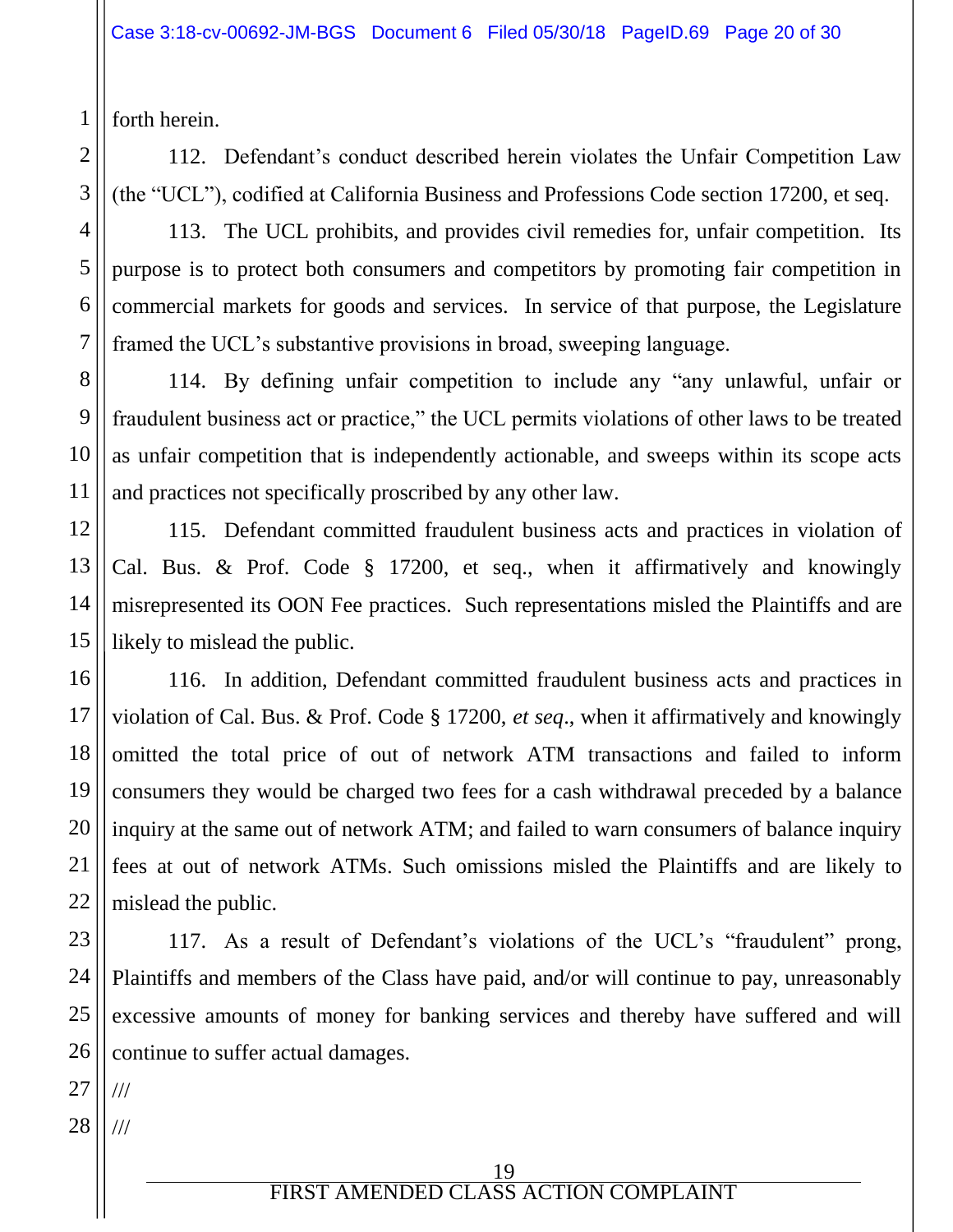### **SEVENTH CLAIM FOR RELIEF Violation of California Consumer Legal Remedies Act Cal. Civ. Code 1770** *et seq.* **(On Behalf of the California Subclasses)**

118. Plaintiffs incorporate the preceding allegations by reference as if fully set forth herein.

119. Defendant is a "person" as defined by the CLRA. Cal. Civ. Code § 1761(c).

120. Plaintiffs and Class members are "consumers" within the meaning of the CLRA, as defined by Cal. Civ. Code § 1761(d).

121. The CLRA prohibits "unfair or deceptive acts or practices undertaken by any person in a transaction intended to result or which results in the sale or lease of goods or services to any consumer[.]" Cal. Civ. Code § 1770(a).

122. Defendant's affirmative misrepresentations regarding the total price of out of network ATM transactions, specifically, that consumers would be charged two fees for a cash withdrawal preceded by a balance inquiry at the same out of network ATM, and its failure to warn consumers of balance inquiry fees at out of network ATMs, constitute deceptive and misleading business practices in violation of the CLRA.

123. Defendant continues to violate the CLRA and continues to injure the public by making such omissions regarding the total amount of fees charged at out of network ATMs. Accordingly, Plaintiffs seek injunctive relief on behalf of the general public to prevent Defendant from continuing to engage in these deceptive and illegal practices.

124. Defendant's violation of the CLRA caused Plaintiffs and putative Class members to suffer ascertainable losses.

125. Pursuant to Section 1782(d) of the CLRA, Plaintiffs reserve the right to amend this Complaint to include a request for damages under the CLRA within thirty (30) days of providing the required notice.

///

///

1

2

3

4

5

6

7

8

9

10

11

12

13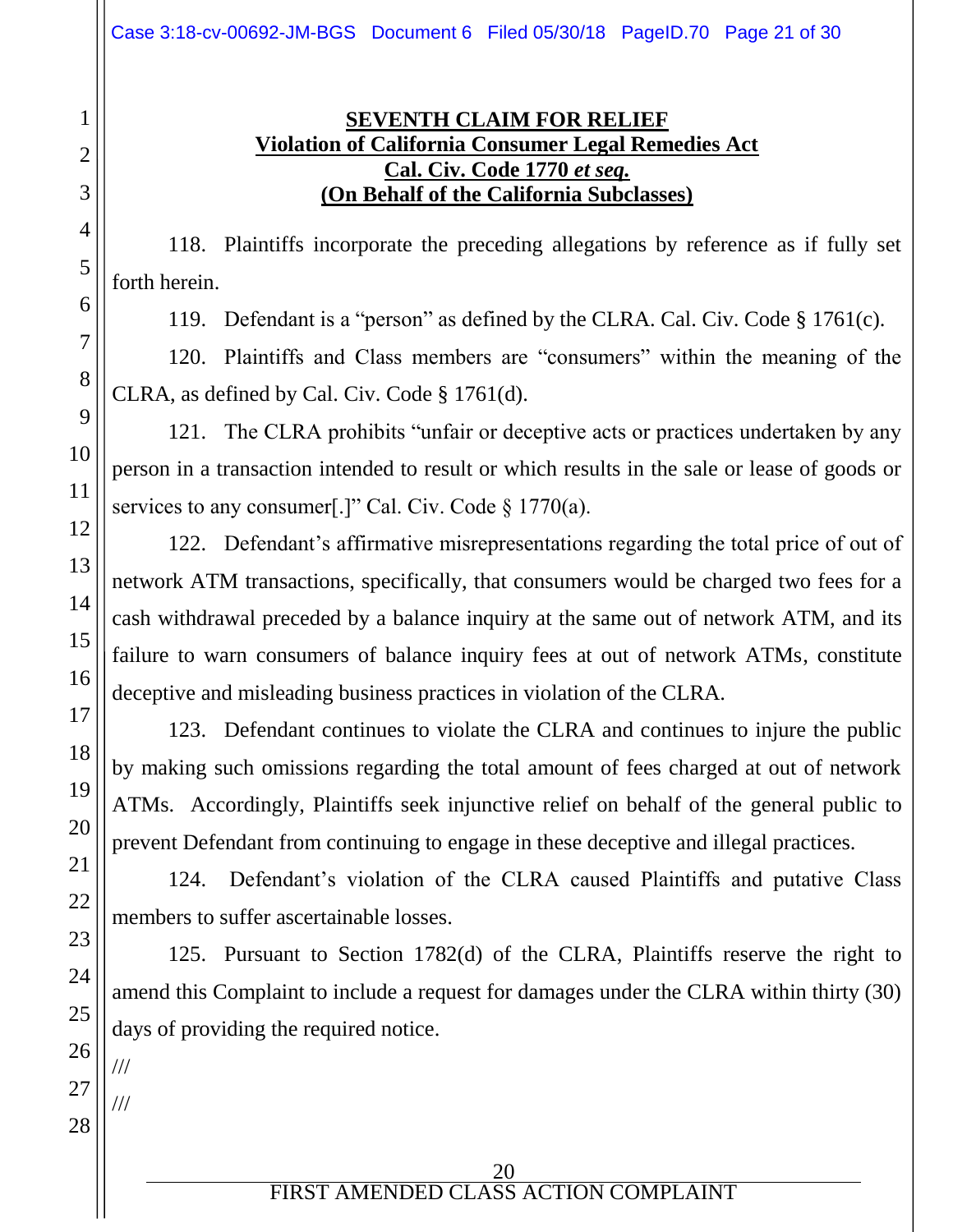### **EIGHTH CLAIM FOR RELIEF NY GBL § 350 (On Behalf of the Classes)**

126. Plaintiffs incorporate the preceding allegations by reference as if fully set forth herein.

127. The New York Consumer Protection Act (N.Y. Gen. Bus. Law §§ 349, 350 (Consol.)) was enacted by the New York legislature to protect consumers from unfair, unconscionable and deceptive business practices.

128. Certain of Defendant's policies and/or practices described in this Complaint constitute unfair, unconscionable or deceptive trade or business practices. Defendant engages in such conduct as a general business practice, uniformly and as a matter of policy assessing and collecting ATM fees where it is not legally permitted to do so.

129. In addition, Defendant has done so through substantially aggravating circumstances in which it intentionally and knowingly engaged in this unlawful practice that was targeted and directed at the poorest and most financially vulnerable customers. As a result of the unlawful collection of ATM fees, Plaintiffs and the class have been harmed and Defendant has been improperly and unjustly enriched.

130. These violations have directly, foreseeably, and proximately caused damages to Plaintiffs and the proposed Classes in amounts yet to be determined. They have also unjustly enriched Defendant by an amount yet to be determined.

131. As a result of Defendant's violations of the New York Consumer Protection Act prohibiting unfair and deceptive acts and practices, Plaintiffs and members of the proposed Classes have suffered actual damages for which Defendant is liable in an amount up to and equal to threefold damages. Plaintiffs and the Classes are likewise entitled to recover by disgorgement an amount sufficient to restore to Plaintiffs and the Classes all monies improperly taken from them. In addition, Plaintiffs and the Classes are entitled to injunctive relief to prevent Defendant from continuing to harm them through its wrongful actions and conduct.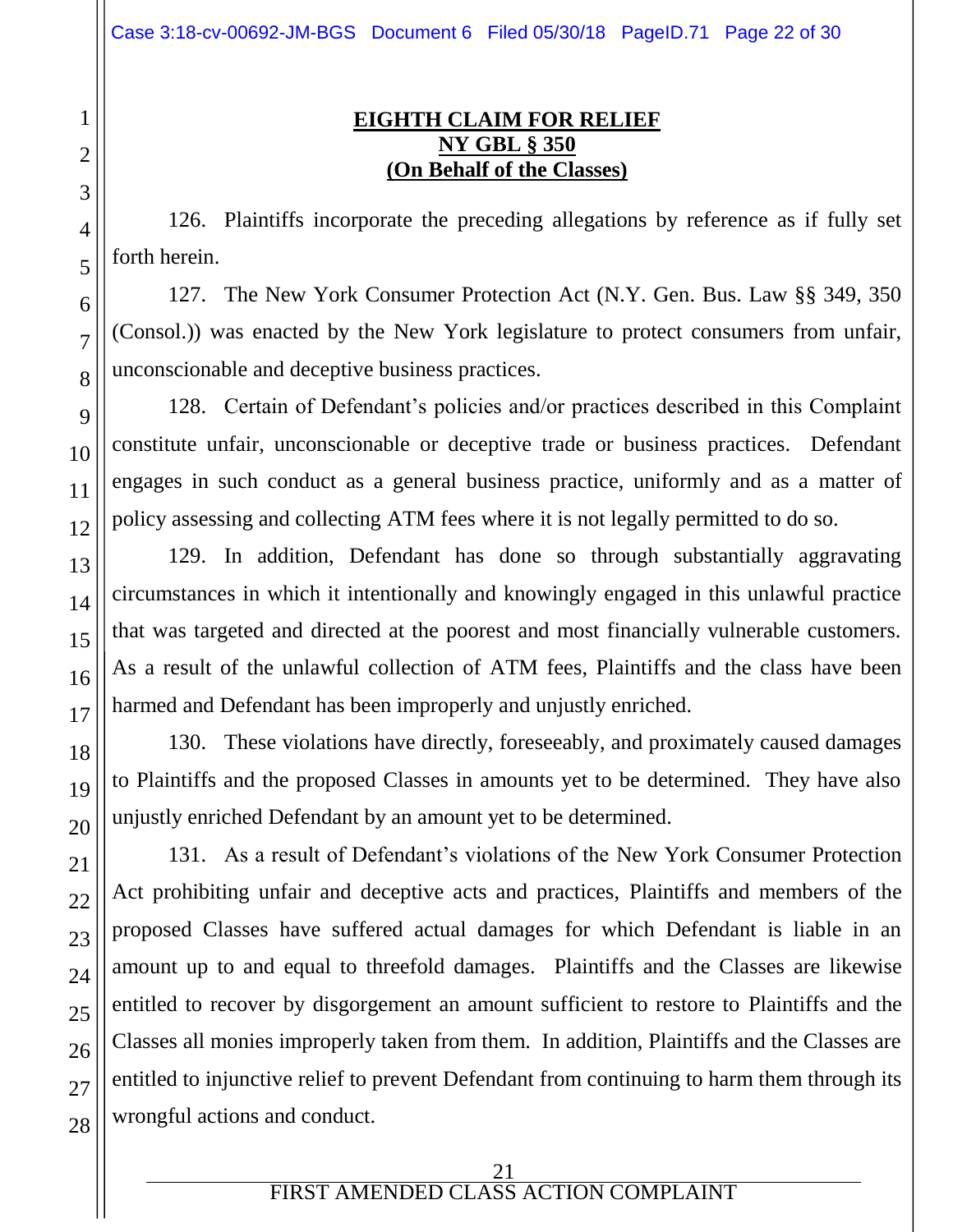|                | Case 3:18-cv-00692-JM-BGS Document 6 Filed 05/30/18 PageID.72 Page 23 of 30              |  |  |  |
|----------------|------------------------------------------------------------------------------------------|--|--|--|
| $\mathbf 1$    | <b>PRAYER FOR RELIEF</b>                                                                 |  |  |  |
| $\overline{2}$ | WHEREFORE, Plaintiffs pray on behalf of themselves and all others similarly              |  |  |  |
| 3              | situated, for judgment against Defendant as follows:                                     |  |  |  |
| $\overline{4}$ | 132. Declaring Capital One's ATM fee policies and practices to be wrongful,              |  |  |  |
| 5              | unfair, and unconscionable;                                                              |  |  |  |
| 6              | 133. Restitution of all ATM fees paid to Capital One by Plaintiffs and the Classes,      |  |  |  |
| $\overline{7}$ | as a result of the wrongs alleged herein in an amount to be determined at trial;         |  |  |  |
| 8              | 134. Disgorgement of the ill-gotten gains derived by Capital One from its                |  |  |  |
| 9              | misconduct;                                                                              |  |  |  |
| 10             | 135. Actual damages in an amount according to proof;                                     |  |  |  |
| 11             | Punitive and exemplary damages;<br>136.                                                  |  |  |  |
| 12             | Pre-judgment interest at the maximum rate permitted by applicable law;<br>137.           |  |  |  |
| 13             | Costs and disbursements assessed by Plaintiffs in connection with this action,<br>138.   |  |  |  |
| 14             | including reasonable attorneys' fees pursuant to applicable law; and                     |  |  |  |
| 15             | 139. Such other relief as this Court deems just and proper.                              |  |  |  |
| 16             | <b>DEMAND FOR JURY TRIAL</b>                                                             |  |  |  |
| 17             | 140. Plaintiffs hereby demand a jury trial for all of the claims so triable.             |  |  |  |
| 18             |                                                                                          |  |  |  |
| 19             | Dated: May 30, 2018<br><b>CARLSON LYNCH SWEET</b><br>KILPELA & CARPENTER, LLP            |  |  |  |
| 20             |                                                                                          |  |  |  |
| 21             | /s/ Todd D. Carpenter<br>Todd D. Carpenter (CA 234464)                                   |  |  |  |
| 22             | Brittany C. Casola (CA 306561)<br>1350 Columbia Street, Ste. 603                         |  |  |  |
| 23             | San Diego, California 92101<br>Telephone: (619) 762-1900<br>Facsimile: (619) 756-6990    |  |  |  |
| 24<br>25       | tcarpenter@carlsonlynch.com                                                              |  |  |  |
| 26             | bcasola@carlsonlynch.com                                                                 |  |  |  |
| 27             | Edwin J. Kilpela<br>1133 Penn Avenue, 5th Floor                                          |  |  |  |
| 28             | Pittsburgh, Pennsylvania 15222<br>Telephone: (412) 322-9243<br>Facsimile: (412) 231-0246 |  |  |  |
|                | <b>PIRST AMENDED CLASS ACTION COMPLAINT</b>                                              |  |  |  |
|                |                                                                                          |  |  |  |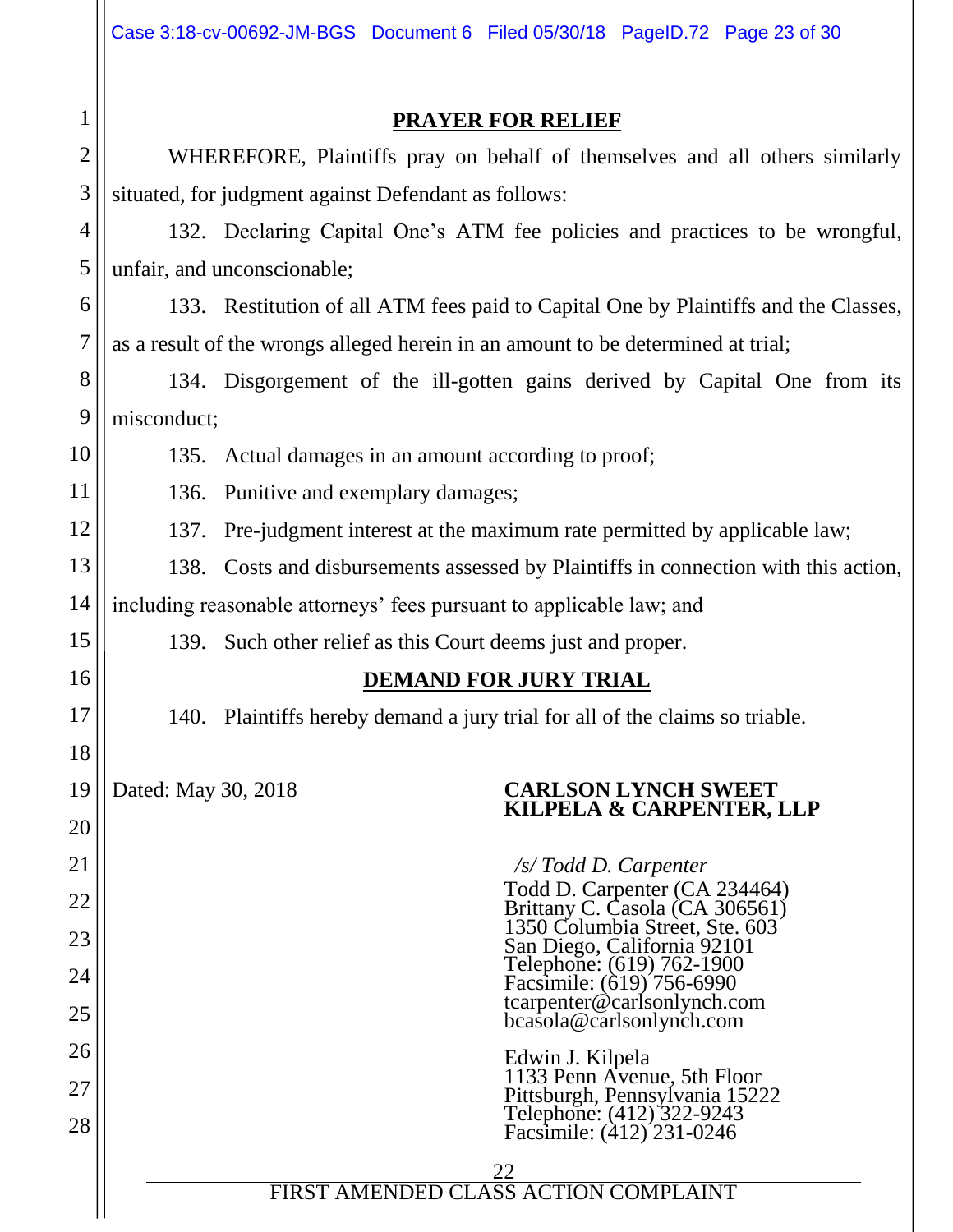|                | Case 3:18-cv-00692-JM-BGS Document 6 Filed 05/30/18 PageID.73 Page 24 of 30 |                                                         |                                                                                                                                                                                                                                                               |
|----------------|-----------------------------------------------------------------------------|---------------------------------------------------------|---------------------------------------------------------------------------------------------------------------------------------------------------------------------------------------------------------------------------------------------------------------|
| $\mathbf 1$    |                                                                             | ekilpela@carlsonlynch.com                               |                                                                                                                                                                                                                                                               |
| $\overline{2}$ |                                                                             | <b>KALIEL PLLC</b>                                      |                                                                                                                                                                                                                                                               |
| 3              |                                                                             |                                                         |                                                                                                                                                                                                                                                               |
| $\overline{4}$ |                                                                             |                                                         |                                                                                                                                                                                                                                                               |
| 5              |                                                                             |                                                         | <b>RALIEL FLIC</b><br>Jeffrey D. Kaliel, Esq. (CA 238293)<br>jkaliel@kalielpllc.com<br>Sophia Gold (To be admitted <i>pro hac vice</i> )<br>sgold@kalielpllc.com<br>1875 Connecticut Avenue NW, 10th Floor<br>Washington, DC 20009<br>Telephone: 202-350-4783 |
| 6              |                                                                             |                                                         |                                                                                                                                                                                                                                                               |
| 7              |                                                                             | <b>MCCUNE WRIGHT LLP</b>                                |                                                                                                                                                                                                                                                               |
| 8              |                                                                             |                                                         | Richard D. McCune, Esq. (CA 132124)<br>Jae (Eddie) K. Kim, Esq. (CA 236805)<br>2068 Orange Tree Lane, Suite 216<br>Redlands, California 92374                                                                                                                 |
| 9              |                                                                             | <b>THE KICK LAW FIRM</b>                                |                                                                                                                                                                                                                                                               |
| 10             |                                                                             |                                                         | Taras P. Kick, Esq. (CA 143379)<br>APC 201 Wilshire Boulevard, Suite 350                                                                                                                                                                                      |
| 11             |                                                                             | Santa Monica, California 90401                          |                                                                                                                                                                                                                                                               |
| 12             |                                                                             | <b>Attorneys for Plaintiffs</b>                         |                                                                                                                                                                                                                                                               |
| 13             |                                                                             |                                                         |                                                                                                                                                                                                                                                               |
| 14             |                                                                             |                                                         |                                                                                                                                                                                                                                                               |
| 15             |                                                                             |                                                         |                                                                                                                                                                                                                                                               |
| 16             |                                                                             |                                                         |                                                                                                                                                                                                                                                               |
| 17             |                                                                             |                                                         |                                                                                                                                                                                                                                                               |
| 18             |                                                                             |                                                         |                                                                                                                                                                                                                                                               |
| 19             |                                                                             |                                                         |                                                                                                                                                                                                                                                               |
| 20             |                                                                             |                                                         |                                                                                                                                                                                                                                                               |
| 21             |                                                                             |                                                         |                                                                                                                                                                                                                                                               |
| 22             |                                                                             |                                                         |                                                                                                                                                                                                                                                               |
| 23             |                                                                             |                                                         |                                                                                                                                                                                                                                                               |
| 24             |                                                                             |                                                         |                                                                                                                                                                                                                                                               |
| 25             |                                                                             |                                                         |                                                                                                                                                                                                                                                               |
| 26             |                                                                             |                                                         |                                                                                                                                                                                                                                                               |
| 27             |                                                                             |                                                         |                                                                                                                                                                                                                                                               |
| 28             |                                                                             |                                                         |                                                                                                                                                                                                                                                               |
|                |                                                                             | $\frac{23}{\text{FIRST AMENDED CLASS ACTION COMPLANT}}$ |                                                                                                                                                                                                                                                               |
|                |                                                                             |                                                         |                                                                                                                                                                                                                                                               |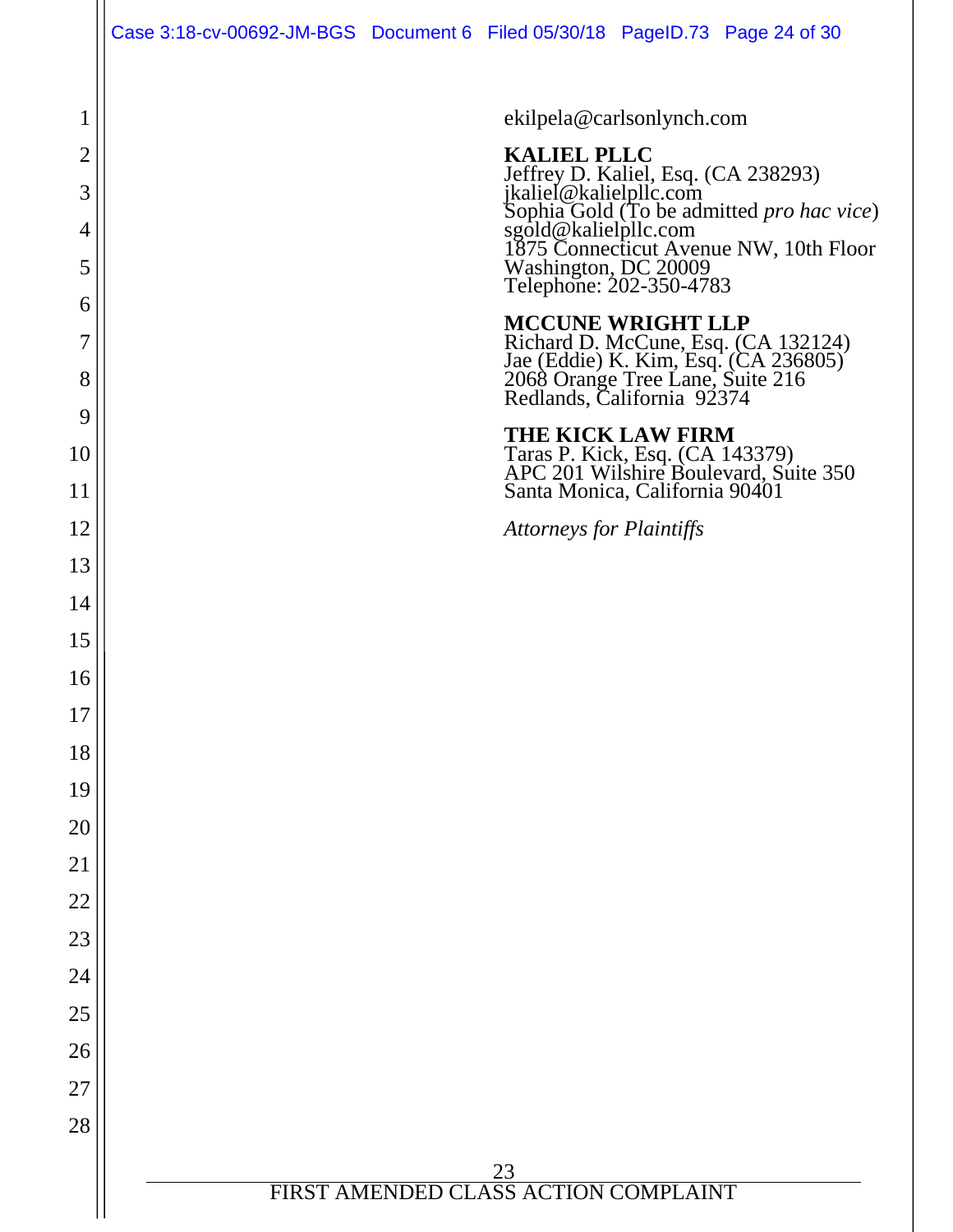Case 3:18-cv-00692-JM-BGS Document 6 Filed 05/30/18 PageID.74 Page 25 of 30

# **EXHIBIT A**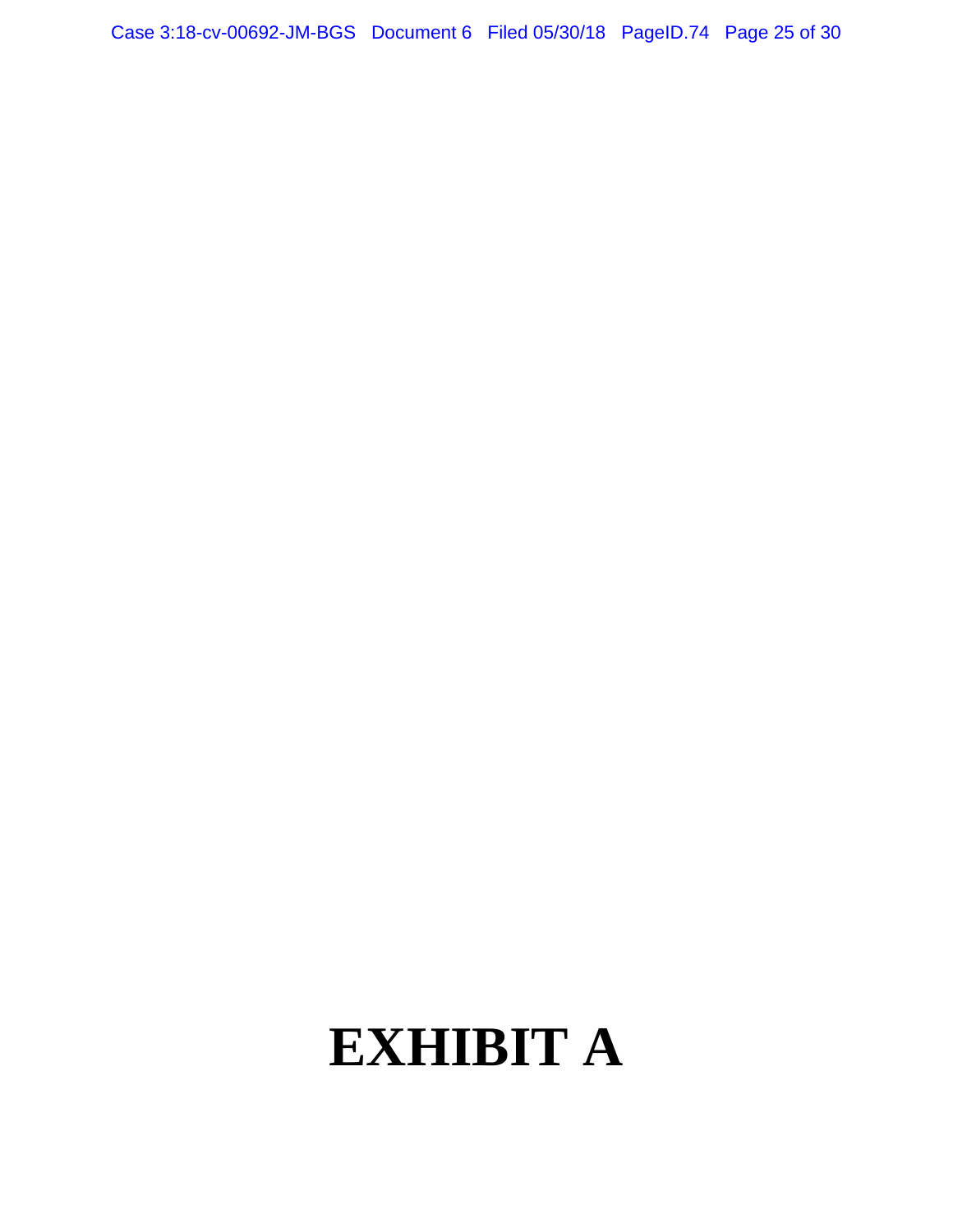#### Case 3:18-cv-00692-JM-BGS Document **ECTRONIC PUND TRANSFER AGREEMENT AND DISCLOSURE FOR PERSONAL AND COMMERCIAL ACCOUNTS**

#### Effective August 22, 2014

Welcome to Capital One, N.A. (hereinafter referred to as "Capital One Bank", "us", "our" or "we"). In this Agreement, "you", "your", and "yours" mean the authorized person or persons who conduct electronic fund transfers, including but not limited to persons to whom a Capital One Bank ATM or Debit Card is issued and anyone else you allow to use the ATM or Debit Card. Capital One Bank provides various electronic banking services to you. These services include, but are not limited to:

- Automated Teller Machine ("ATM") transactions.
- Telephone transfers.
- $\bullet$ Point-of-Sale ("POS") transactions, whether or not initiated through an electronic terminal.
- Pre-authorized transfers to or from an account ("ACH").  $\bullet$
- Smart phone or other mobile device transfers.  $\bullet$
- $\bullet$ Online banking (see the Online Banking Terms and Conditions at www.capitalonebank.com).

This Electronic Fund Transfers Agreement and Disclosure ("Agreement") contains disclosures required by Regulation E that apply to consumer accounts, in addition to disclosures that apply to commercial accounts as they relate to electronic banking services and it contains our terms and conditions with respect to these services. A consumer account is an account held by an individual and used primarily for personal, family, or household purposes.

**1. Your Access Device and Your Personal Identification Number:** An access device is a card, personal identification number ("PIN"), or other code used to initiate an electronic fund transfer ("EFT") to or from your account. The Capital One Bank, ATM card, platinum Debit Card, or Business Debit Card (hereinafter referred to collectively as "ATM/Debit Card") that you have requested is an access device.

You have selected or have been provided with a special PIN, a code you must enter into the ATM or that you may be required to enter into the POS terminal whenever you use your ATM/Debit Card. For your own protection, please memorize the PIN, and do not keep any notation of the PIN on the ATM/Debit Card or in the same wallet or purse as the ATM/Debit Card and do not disclose the PIN to anyone who is not authorized to use your ATM/Debit Card.

**Important Information Concerning International Use of Your ATM or Debit Card:** Capital One Bank employs fraud monitoring and protection capabilities to help protect you from ATM/Debit card fraud. These protection systems are designed to block transactions that occur outside of our customers' ordinary transaction patterns and may block transactions originating in countries that are experiencing a high incidence of card fraud. **To avoid the inconvenience of having your ATM/Debit card blocked while you are traveling abroad, please notify us before any international travel or international purchases by calling 1-800-655-2265 from inside the United States or 972-916-4111 collect from outside the United States.**

**2. Accounts That May Be Accessed:** When you requested your ATM/Debit Card, you provided us with a list of your accounts that you wish to access using your ATM/Debit Card. These accounts are referred to in this Agreement as "designated accounts." You may access only the designated accounts. If you requested access to multiple accounts, you chose one checking account and one savings account as your primary checking and savings accounts. If you wish to access additional accounts or change your primary accounts, please contact your banking officer.

You may use your ATM/Debit Card and PIN to access the following types of designated accounts:

- Checking account.
- NOW account.
- Savings account (other than Passbook Savings accounts).
- $\bullet$  Money Market account.\*

\*At certain ATMs, when accessing your Money Market accounts you may need to select the 'checking' option rather than the 'savings' option.

#### **3. Types of Transactions That Can Be Completed:**

You may use your ATM/Debit Card at any Capital One Bank ATM. You may also use your ATM/Debit Card to complete transactions at non-Capital One Bank ATMs that are members of the EFT networks in which we participate.

Purchases may also be made using your ATM/Debit Card at merchant locations which are members of the POS networks in which we participate. You may also use your Platinum Debit Card or Business Debit Card to make purchases at locations which accept Debit MasterCard™Cards. (Note: Your Platinum Debit Card or your Business Debit Card is not a MasterCard credit card, and this Agreement does not replace or affect any MasterCard account agreement that you may have with us or any other financial institution.)

Please note that some of the below services may not be available at all ATMs.

**(A) Cash Withdrawals:** You can use your ATM/Debit Card and PIN at ATMs to obtain cash withdrawals from your designated accounts. At certain ATMs, cash withdrawals may only be made from your primary savings and primary checking account. Withdrawals made at ATMs owned and operated by other entities will be automatically deducted from your designated primary checking or savings account. Each time you use your ATM/Debit Card we may place a hold on a corresponding amount of funds in your account until the transaction is posted against your account.

**(B) Deposits:** You can use your ATM/Debit Card and PIN at Capital One Bank-branded ATMs to make deposits into your designated accounts. Deposits made at an ATM may not be available for immediate withdrawal. Please refer to the Deposit Availability Disclosure contained in our Rules Governing Deposit Accounts Agreement to determine when the deposit will be credited to your account and when funds will be available for withdrawal or for paying transactions on your account.

**(C) Transfers Between Your Capital One Accounts:** You can use your ATM/Debit Card and PIN at a Capital One Bank-branded ATM to transfer available funds between your designated accounts. Transfers made at a non-Capital One Bank ATM can only be made between your designated primary checking and primary savings accounts.

You may also transfer funds between your Capital One Bank accounts via the telephone, online banking, or by establishing an automatic transfer schedule.

**(D) Purchases:** You can use your ATM/Debit Card and PIN to make purchases at merchant locations which are members of POS networks in which we participate. At certain Capital One Bank-branded ATMs, you can also use your ATM/Debit Card and PIN to purchase non-monetary items (such as stamps and gift certificates). Purchases of this type may also be made at certain non-Capital One Bank ATMs.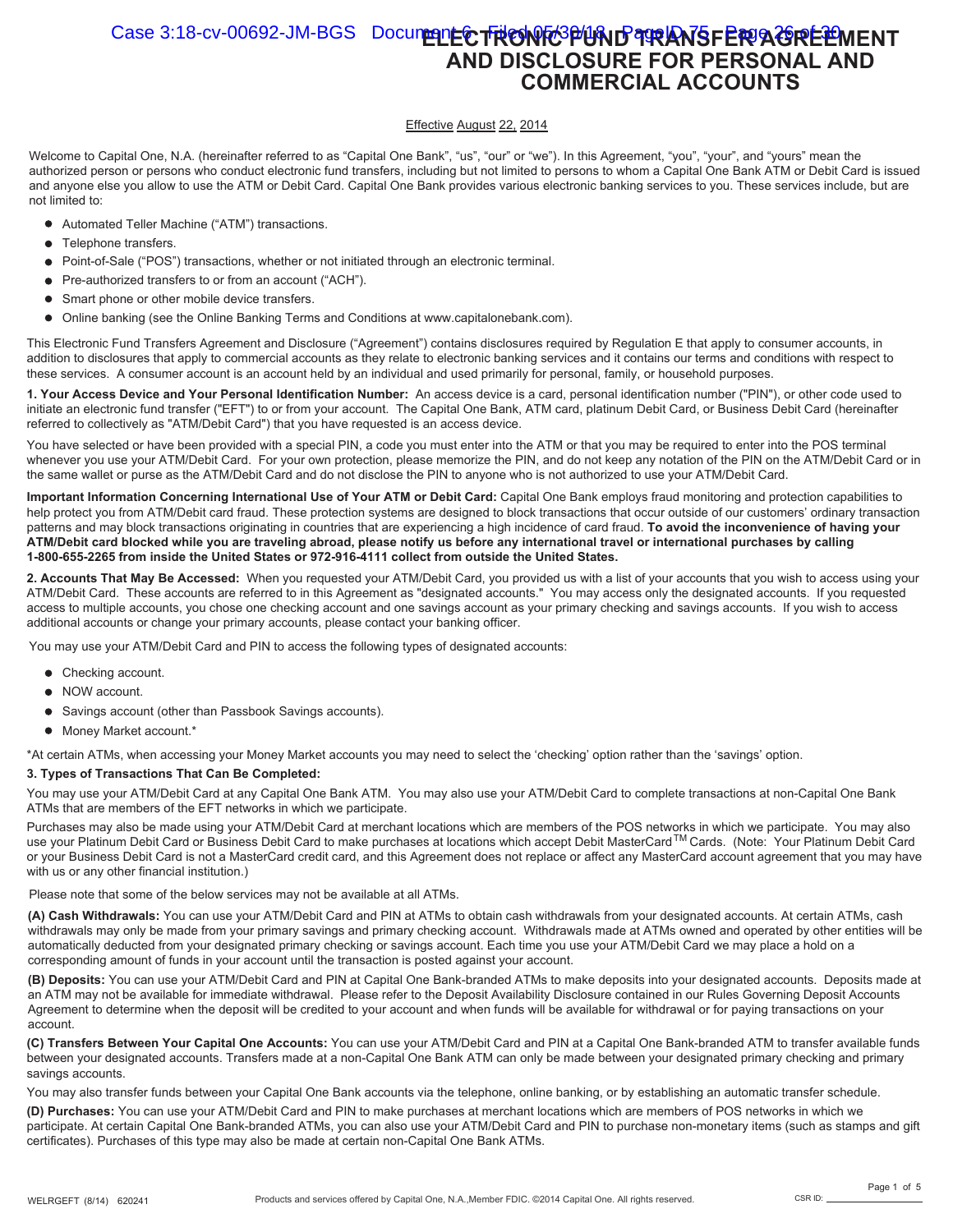#### **ELECTRONIC FUNDS TRANSFER AGREEMENT, Contd.**  Case 3:18-cv-00692-JM-BGS Document 6 Filed 05/30/18 PageID.76 Page 27 of 30

You may also use your ATM/Debit Card without your PIN to make purchases at merchant locations accepting Debit MasterCard Cards. The merchant may request a preauthorization for the transaction. If we authorize the transaction, the funds will be debited from your primary checking account immediately or a hold may be placed on your account for up to several days after the purchase transaction has occurred, depending upon the promptness with which the merchant processes your transaction.

Some purchases may result in a longer hold. Sometimes the preauthorization requests may be in amounts different from the total amount of the transaction. For example, a gas station typically requests authorization in the amount of \$1.00. Also, restaurants typically request authorization for 20% more than the price of the meal. If the preauthorization request varies from the amount of the actual transaction, payment of the transaction may not remove the preauthorization hold immediately. Generally, the preauthorization hold may remain on your account for up to three (3) business days after the date of the transaction and may affect the

availability of funds from your designated account for other transactions. We will not be responsible for damages for wrongful dishonor of an item resulting from a preauthorization hold. You agree not to withdraw, write checks or make point of sale purchases against funds that are needed to pay ATM/Debit Card transactions that have not yet posted against your account.

**(E) Inquiries:** You can use your ATM/Debit Card and PIN at ATMs to check the balance in your designated accounts. At non-Capital One Bank ATMs, you may only make balance inquiries on your designated primary checking or savings account. You may also check the balance in your designated accounts via our telephone or online banking service.

**(F) Change PIN:** You may use your ATM/Debit Card and PIN to change your current PIN at Capital One Bank-branded ATMs. You must know your current PIN in order to change your PIN. If you have forgotten your current PIN, you may contact your banking officer to have your PIN re-established.

**(G) Mini-Statements:** You may use your ATM/Debit Card and PIN at Capital One Bank-branded ATMs to obtain a statement of up to the last ten (10) transactions performed through the previous business day.

**(H) Transfers Between Your Capital One Bank Accounts and Accounts at Other Financial Institutions (or Third Parties) and Check Conversion:** You can authorize a third party to initiate transfers between your accounts and the third party's accounts by providing the third party with our routing number and your account number.

You may also authorize a merchant or other payee to make a one-time electronic payment from your checking account using information from your check to: (i) pay for purchases, or (ii) pay bills.

When you provide a check as payment, you authorize us to use information from your check to make a one-time electronic fund transfer from your account. In certain circumstances, such as for technical or processing reasons, we may process your payment as a check transaction. When we use information from your check to make an electronic fund transfer, funds may be withdrawn from your account on the same day you make your payment.

You should only provide your financial institution and account information (whether over the phone, the internet, or via some other method) to trusted third parties whom you have authorized to initiate electronic fund transfers.

**4. Limitations on Transactions:** There are certain limitations on the use of electronic banking services. These include, but are not limited to, the following:

**(A) Designated Accounts:** You may only access your designated accounts with Capital One Bank.

**(B) Daily Limitation:** A daily withdrawal limitation exists on all ATM/Debit Cards. This limitation combines two categories: cash withdrawals and point of sale<br>purchases. There is no limit on the number of transactions th cash withdrawals, purchase withdrawals, or a combination of both) that exceed the established card limit. See the chart below for the limits established for the card product that you have. The limits listed below are default limits. Different limits may be assigned to individual cards on a case-by-case basis.

|                       | Established<br>card limit | Cash limit | <b>POS</b> limit |
|-----------------------|---------------------------|------------|------------------|
| <b>Platinum Debit</b> | \$2,500                   | \$600      | \$2,500          |
| <b>Business Debit</b> | \$5,000                   | \$800      | \$5,000          |
| ATM CARD              | \$2,500                   | \$600      | \$2,500          |

Other ATM owners and operators may impose lower dollar limitations on the amount of cash withdrawals made at their ATMs.

**(C) Online Banking External Funds Transfer Limitation:** You may enroll in online banking to perform electronic transfers. When you enroll, you will be provided with additional terms and conditions that apply to electronic transfers using our online banking services. The below charts provide the default limits established for online banking transfers into and out of your designated accounts. Different limits may be assigned on a case-by- case basis. These limits do not apply to internal transfers between accounts opened in a Capital One Bank branch and accounts opened with Capital One Direct Banking accounts, bill pay transfers or preauthorized third party Payments.

The below limits apply to High Yield Checking and High Interest Checking accounts:

|                                                                   | Per transfer limit | Daily limit | Monthly limit |
|-------------------------------------------------------------------|--------------------|-------------|---------------|
| <b>Inbound Transfer</b>                                           | \$10,000           | \$10,000    | \$25,000      |
| <b>Outbound Transfer</b>                                          | \$10,000           | \$10,000    | \$25,000      |
| <b>Total Transfer Limit</b><br>(Combined Inbound<br>and Outbound) |                    | \$20,000    | \$50,000      |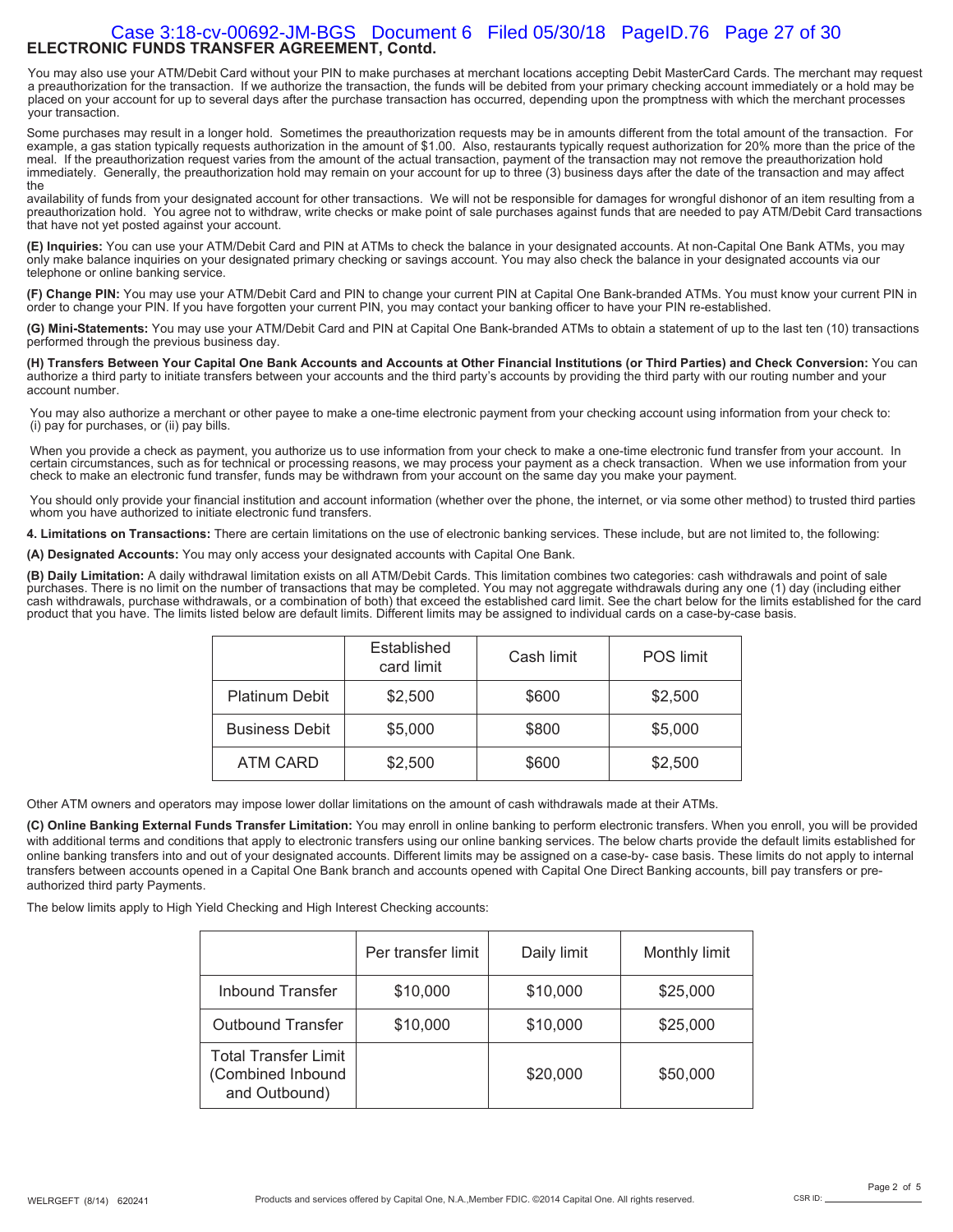#### Case CEC3 RONIO GALIAND SITER **AGREEMENT Contained Filed 05/30/18** PageID.77 Page 28 of 30

The below limits apply to all other products (excluding High Yield Checking and High Interest Checking accounts):

|                                                                   | Per transfer limit | Daily limit | Monthly limit |
|-------------------------------------------------------------------|--------------------|-------------|---------------|
| <b>Inbound Transfer</b>                                           | \$3,000            | \$3,000     | \$6,000       |
| <b>Outbound Transfer</b>                                          | \$3,000            | \$3,000     | \$6,000       |
| <b>Total Transfer Limit</b><br>(Combined Inbound<br>and Outbound) |                    | \$6,000     | \$12,000      |

**(D) Third Party Transaction Limitation:** Savings and money market accounts are permitted no more than six (6) transfers per statement cycle to a third party or to another account of the depositor at Capital One Bank by means of preauthorized, automatic, telephone or, to the extent any online banking program is available for your account, online transfer or withdrawal.

**(E) Other Reasons:** We and other ATM owners and operators may limit or refuse to complete your ATM/Debit Card transactions for security or technical reasons.

We may also suspend your ATM/Debit Card if we consider your designated account to be inactive or dormant.

**5. Overdraft Situations:** An Overdraft occurs when you do not have enough money in your designated account to cover a transaction, but we pay it anyway. Generally, we will not authorize and pay overdrafts for ATM withdrawals and everyday debit card transactions against your designated account unless you have authorized us to do so\*. You understand and agree that even if you have authorized us to do so, you have no right to overdraw your account at any time, for any reason, and our decision to pay Overdraft items is solely within our discretion. You further agree that if we elect to pay Overdraft items, you must deposit additional funds into your designated account immediately in an amount sufficient to cover the Overdraft and to pay us Overdraft fees for each Overdraft item in accordance with our then current Schedule of Fees and Charges. Available credit on an overdraft protection line of credit associated with the designated account may be used to fund ATM/Debit Card transactions when you do not have sufficient collected funds in your designated account(s). If the amount of the Overdraft causes you to exceed the amount of credit available on the overdraft protection line of credit or balance in the overdraft protection deposit account linked to the overdrawn deposit account, you agree to pay the amount by which the deposit account has been overdrawn, plus all associated fees and charges as reflected in our then current Schedule of Fees and Charges and the applicable line of credit agreement.

\* Applies only to consumer accounts.

**6. Transactions That Are Not Completed:** If we do not complete a transfer to or from your account on time or in the correct amount according to our Agreement with you, we will be liable for your losses or damages. However, there are some exceptions. We will not be liable, for instance:

- (A) If, through no fault of ours, you do not have enough money in your account to make the transfer;
- (B) if we have terminated this Agreement for any reason;
- (C) if the funds in your designated accounts are subject to legal process or other encumbrance restricting the transaction;
- (D) if circumstances beyond our control (such as fire or flood) prevent the transaction from being completed despite reasonable precautions that we have taken; if the transfer would exceed the available credit on your overdraft line of credit;
- (E) if an ATM does not have enough cash to complete the transaction;
- (F) if there is a technical malfunction in the ATM that is known to you when you try to perform the transaction;
- (G) if we have reason to believe that you or someone else is using our electronic banking services for fraudulent or illegal purposes;
- (H) Section 4 of this Agreement entitled "Limitations on Transactions" contains a list of transactions we will not complete;
- (I) if your ATM/Debit Card has deteriorated or has been damaged so that it does not function properly;
- (J) if your ATM/Debit Card or PIN has been reported lost or stolen. There may also be other exceptions as provided by applicable law, or
- (K) if the transfer would exceed the available credit on your overdraft line of credit.

You agree that we will not be liable for any damages resulting from a failure or refusal for any reason to authorize a transaction that you have attempted. You further agree that we will not be responsible or liable for a merchant's refusal to accept your ATM/Debit Card.

**7. Charges for ATM/Debit Card Transactions:** When you use your ATM/Debit Card at a non-Capital One Bank branded ATM, the ATM owner/operator may charge you a fee for your use of their ATM, and you may be charged a fee for a balance inquiry even if you do not complete a transaction. The fee charged should be disclosed to you on the ATM, and you should be given an opportunity to cancel the transaction before the fee is imposed. You may also be charged a fee by us, as disclosed in our then current Schedule of Fees and Charges, for each cash withdrawal, funds transfer or balance inquiry that you may make using a non-Capital One Bank branded ATM. You will not be charged this fee at most ATMs owned and operated by Capital One Bank, except at certain gaming establishments and other non-branch locations, where we may charge a fee for each cash withdrawal. The amount of fees charged at such ATMs at non-branch locations varies. Any fee charged will be displayed on the ATM screen and you will be given an opportunity to cancel the transaction before the fee is imposed. Please refer to our then current Schedule of Fees and Charges for the amount of this fee.

For international transactions, MasterCard's currency conversion procedure includes use of either a government mandated exchange rate, or a wholesale exchange rate selected by MasterCard for the processing cycle in which the transaction is processed, increased by an adjustment factor established from time to time by MasterCard. The currency conversion rate used by MasterCard on the processing date may differ from the rate that would have been used on the purchase date or cardholder statement posting date.

Withdrawals from an ATM outside of the United States, Puerto Rico, and U.S. Virgin Islands may incur an international transaction fee, as disclosed in our then current Schedule of Fees and Charges.

**8. Receipts and Account Statement:** You will be given a receipt for transactions made with your ATM/Debit Card at ATMs owned by Capital One Bank where this option is offered, unless you decline to receive the receipt. Your periodic account statement(s) for your designated accounts will also detail electronic transfer activity on the designated account. Generally, if you have a consumer account, you will receive a monthly statement if you have an EFT in that month. In any case, you will get the statement at least quarterly. Page 3 of 5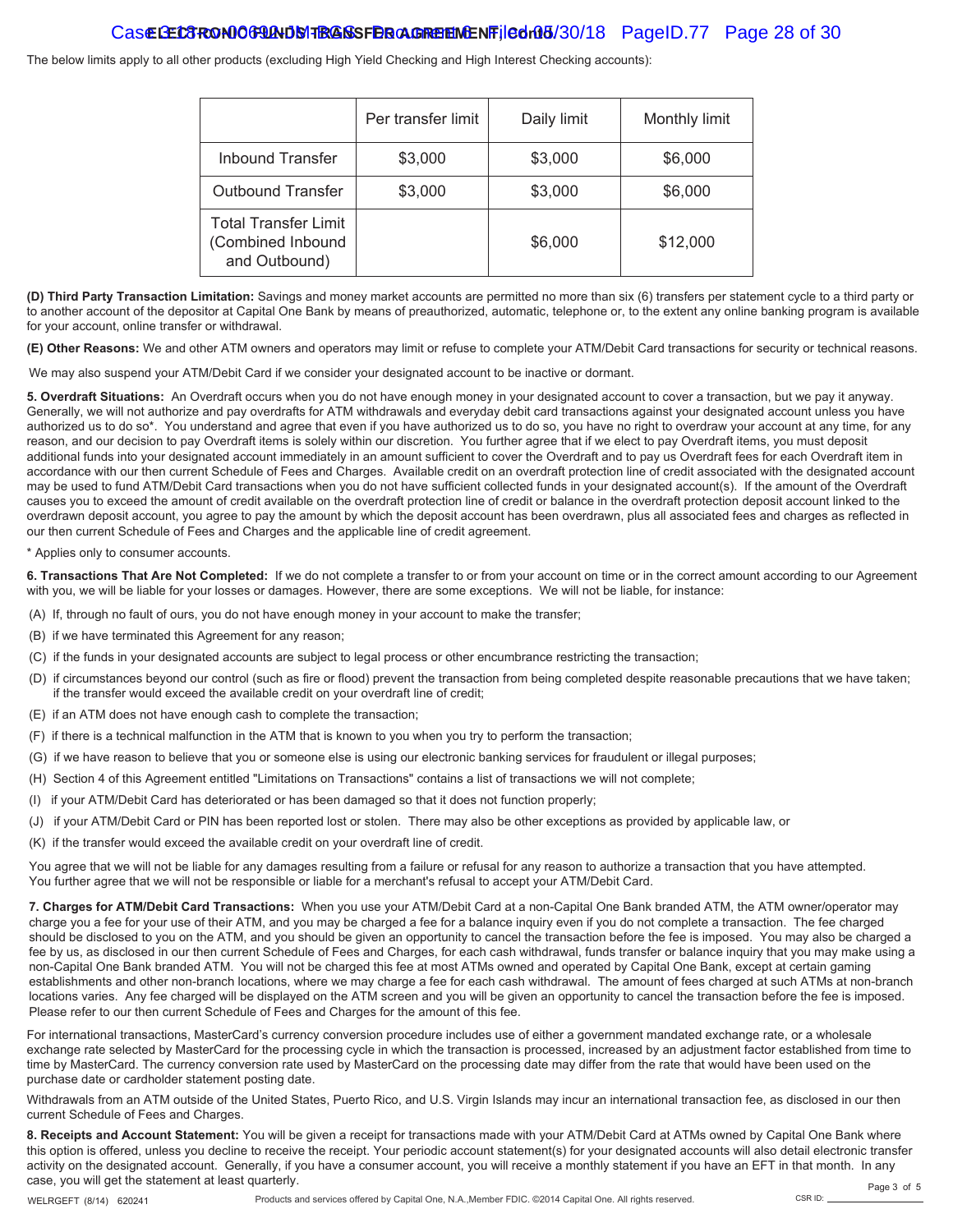#### Caste<sup>r</sup>STRONIC FUNDS TRANSTER AGREEMENT, FIRM 405/30/18 PageID.78 Page 29 of 30

#### **9. In Case of Errors or Questions About Your Electronic Transfers:**

(For information pertaining to the error resolution process for international wire transfers, please refer to the Wire Funds Transfer Disclosure Statement and related disclosures.)

Call us at: 1 (866) 536-9023, Write us at: Capital One, N.A. P O Box 31277 Salt Lake City, Utah 84130-0277 Attn: Customer Service Center

or e-mail us using the Contact Us link in the Customer Service section of www.capitalonebank.com, as soon as you can if you think your statement or receipt is wrong or if you need more information about a transfer listed on the statement or receipt.

The following section applies only to consumer accounts: We must hear from you no later than sixty (60) days after we sent you the FIRST statement on which the problem or error appeared.

(1) Tell us your name and account number.

(2) Describe the error or transfer you are unsure about, and explain as clearly as you can why you believe it is an error, or why you need more information. (3) Tell us the dollar amount of the suspected error.

If you tell us verbally, we may require that you send us your complaint or question in writing within ten (10) business days.

We will determine whether an error occurred within ten (10) business days after we hear from you and will correct any error promptly. If we need more time, however, we may take up to forty-five (45) days (ninety (90) days for those transactions at merchant POS terminals, processed on a new account, or initiated outside the United States) to investigate your complaint or question. If we decide to do this, we will credit your account within ten (10) business days for the amount you think is in error, so that you will have full use of the money during the time it takes us to complete our investigation. If we ask you to put your complaint or question in writing and we do not receive it within ten (10) business days, we may not credit your account.

For errors involving new accounts, we may take up to twenty (20) business days to credit your account for the amount you think is in error.

We will tell you the results within three (3) business days after completing our investigation. If we decide that there was no error, we will send you a written explanation. You may ask for copies of the documents that we used in our investigation.

The following section applies only to commercial accounts: If you are a business or other entity that is not a natural person, the above referenced procedures do not apply to any accounts held by you. If you believe that an unauthorized transaction has occurred, we must hear from you within twenty four (24) hours of the time the transaction posts to your account. We will require you to submit an affidavit of unauthorized activity in connection with any such transaction immediately thereafter.

(A) Right to stop payment: if you have authorized regular payments out of your account, you can stop any of these payments. If the account requires multiple signatures to transact the withdrawal of funds, it is understood that we will recognize and accept stop payment instructions from any one authorized signer. Here is how: Visit your nearest Capital One Bank location, or e-mail us using the Contact Us link in the Customer service section of www.capitalonebank.com. You may also:

#### **10. Pre-Authorized Payments:**

Call us at: 1 (800) 655-2265, or Write us at: Capital One, N.A. 3939 W. John Carpenter Frwy. Irving, TX 75063 Attn: Customer Service Center

We must receive your request at least three (3) business days before the payment is scheduled to be made. If you call us, we may also require you to put your request in writing to the above address and to get it to us within fourteen (14) days after you call. If you do not, then your verbal request will expire after fourteen (14) days. We will charge you a fee, as disclosed in our then current Schedule of Fees and Charges, for each stop payment order you give.

Merchants may allow returns or refunds on purchases; however, except as provided above for recurring payments you cannot stop a one-time payment on any ATM/Debit Card transactions. For this reason, you should inquire about the merchant's return or refund policy before entering into a purchase transaction. Merchandise purchased using your ATM/Debit Card that is subsequently returned will be reflected as a credit on your designated account statement, provided you elect to have the return credited to your designated account. Please refer to section 9 for information on error resolution.

(B) Varying amounts: If these regular payments vary in amount, the person you are paying must tell you ten (10) days before each payment when it will be made and how much it will be. If you do not know this information, you may be unable to have the payment stopped without closing your account. (You may choose instead to get this notice only when the payment would differ by more than a certain amount from the previous payment, or when the amount would fall outside certain limits that you set.)

(C) Liability: If you order us to stop one of these payments three (3) business days or more before the transfer is scheduled, and we do not do so, we will be liable for your actual losses or damages. We will pay other damages only as required by applicable law. *We will not be liable for any consequential or special losses or damages unless we act in bad faith. In addition, we will not be liable if the merchant or other third party initiating the transaction changes the dollar amount of the transaction or makes other changes so that we do not recognize it as the payment you stopped.*

**11. Verifying Pre-Authorized Deposits:** You can verify whether a direct deposit has been processed to your account by calling us at 1 (800) 655-2265.

**12. Joint Accounts:** If more than one person signed your request for electronic banking services, each person who signed will be bound by this Agreement and will be responsible for paying all amounts owed as a result of this Agreement. If two (2) signatures are required to transact business on a designated account any ONE (1) signer may initiate an electronic banking transaction on the account.

**13. Authorized Users:** You should not allow unauthorized persons to use your ATM/Debit Card and PIN without first advising us in writing that you are adding them as an authorized user. You must also advise us in writing should such persons no longer be authorized to use your ATM/Debit Card.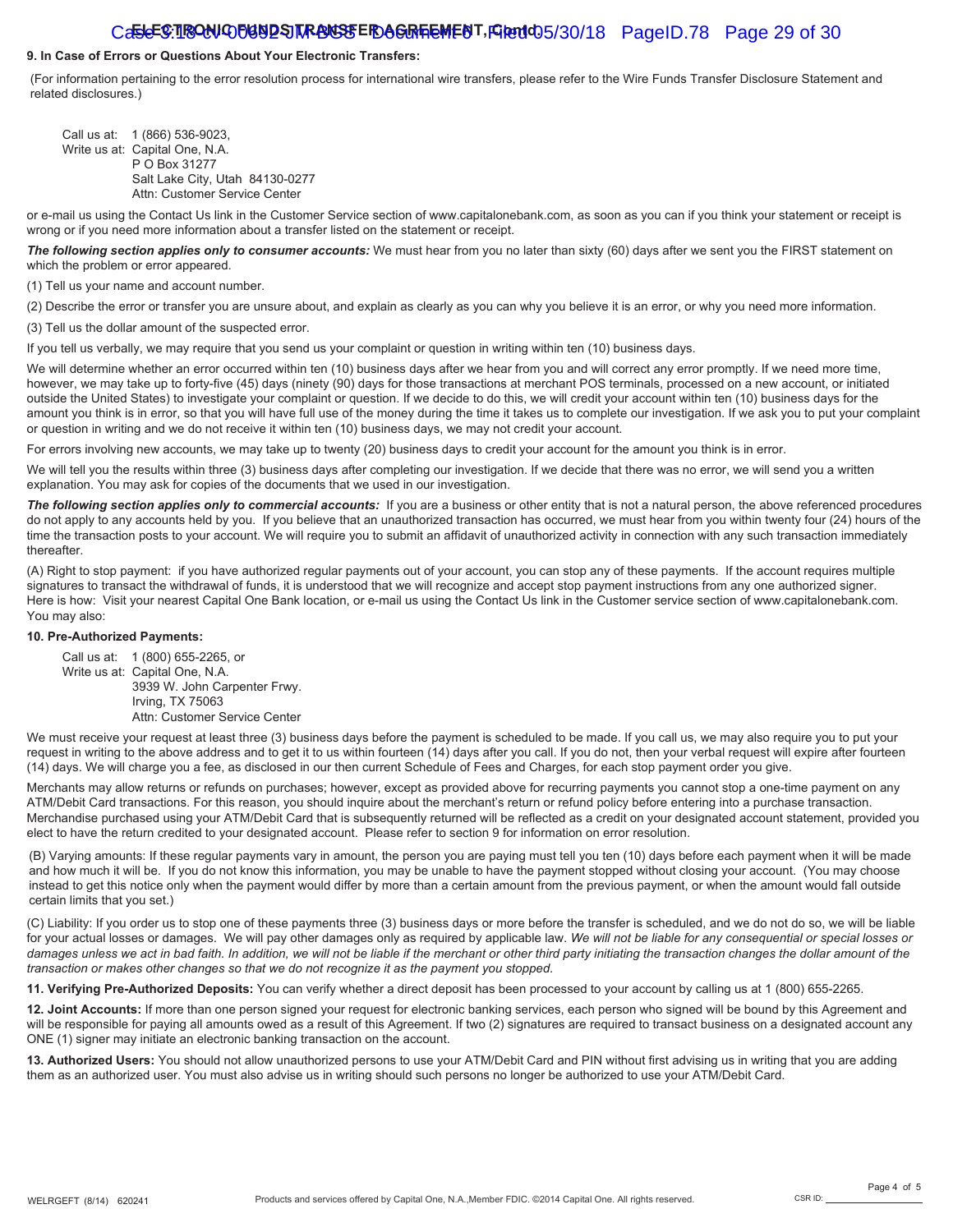#### Caste<sup>r</sup>S. IIISONIC FUNDS TRANSSFEID AGREEMENT, FIRENIC 5/30/18 PageID.79 Page 30 of 30

#### **14. Liability for Unauthorized Transfers on Consumer Accounts Only:**

(A) Tell us at ONCE if you believe your ATM/Debit Card has been lost or stolen, or if you believe that an electronic fund transfer has been made without your permission. Telephoning is the best way of keeping your possible losses down. You could lose all the money in your designated accounts (plus any available revolving line of credit, if applicable). If you tell us within two (2) business days after you learn of the loss or theft, you can lose no more than \$50.00 if someone used your ATM/Debit Card without your permission.

(B) If you DO NOT tell us within two (2) business days after you learn of the loss or the theft of your ATM/Debit Card, and we can prove we could have stopped someone from using your ATM/Debit Card without your permission if you had told us, you could lose as much as \$500.00.

(C) If you think that a transfer or withdrawal shown on your periodic statement is incorrect, or if you believe an unauthorized transfer or withdrawal has taken place, including those made by your ATM/Debit Card, code or other means, contact us at once. We must be notified within sixty (60) days after the first statement we mailed to you on which the suspected problem appeared. If you do not contact us within this sixty (60) day time period, you could be held responsible for all unauthorized transfers and withdrawals that occurred between the end of the sixty (60) day period and the time you actually notified us if the transaction could have been prevented if we had been notified.

(D) If a good reason (such as a long trip or a hospital stay) kept you from telling us, we may extend the above time periods.

(E) If you believe that your ATM/Debit Card has been lost or stolen or that someone has transferred or may transfer money from your account without your permission, you may e-mail us using the Contact Us link in the Customer service section of www.capitalonebank.com. You may also:

Call us at: 1(800) 655-2265, or Write us at: Capital One, N.A. 3939 W. John Carpenter Frwy. Irving, TX 75063 Attn: Customer Service Center

**15. MasterCard Zero Liability:** You may have additional rights under the MasterCard rules. Provided that the PIN is not used as the cardholder verification method, you will not be responsible for unauthorized use of the Platinum Debit and Business Debit Cards under the following conditions:

(A) Your account is in good standing;

(B) You have exercised reasonable care in safeguarding your card from any unauthorized use. Unauthorized use means that you did not provide directly, by implication or otherwise, the right to use your card and you received no benefit from the "unauthorized" purchase; and

(C) You have not reported two or more unauthorized events in the past 12 months.

If you have questions regarding zero liability coverage or you suspect unauthorized use of your ATM/Debit card, contact us IMMEDIATELY.

**16. Evidence:** If we go to court for any reason, we can use a copy, microfilm, or microfiche of any document or electronic documentation, e-mail, or database information to prove what you owe or that a transaction has taken place. These facsimiles will have the same validity as the original documents.

**17. Our Rules and Regulations and Other Agreements:** The designated deposit accounts are also subject to other agreements that you may have with us including, but not limited to, our Rules Governing Deposit Accounts and Online Banking Terms and Conditions.

**18. Disclosure of Information About Your Account:** In the ordinary course of business, we may disclose information to third parties about your designated accounts or the transfers you make:

- Where it is necessary for completing transfers or resolving errors involving transfers;
- In order to verify the existence and condition of your account for a third party, such as a consumer reporting agency or a merchant;
- $\bullet$  In order to comply with orders or subpoenas of government agencies or courts;
- **If you give us your written permission;**
- As disclosed in our Privacy Notice; or
- As otherwise permitted by law.

**19. Our Business Days:** For purposes of this Agreement, our business days are Monday through Friday. Federal holidays or other days we are closed are not considered business days.

**20. Terminating This Agreement:** You can terminate this Agreement at any time by notifying us in writing. We reserve the right to deactivate any ATM/Debit Card that has not been used for an extended period of time. We can also terminate this Agreement at any time. The termination of this Agreement by either party will not affect your obligations under this Agreement, even if we allow any transaction to be completed after this Agreement has been terminated.

**21. Changing This Agreement:** We have the right to change the terms of this Agreement from time to time. We will notify you at least twenty-one (21) days before the change will take effect if the change will cause you greater costs or liability or if it will limit your access to your designated accounts. We will not have to notify you in advance, however, if the change is necessary for security reasons.

**22. Notices:** All notices from us will be effective when we have e-mailed them, mailed them or delivered them to the last address that we have for you in our records. Notices from you will generally be effective when received at the appropriate address specified in this Agreement; but notices under Section 14 ("Liability for Unauthorized Transfers on Consumer Accounts Only") will be effective once you have done whatever is reasonably necessary to give us the information we need. A mailed notice will be considered delivered to us when it is received by us at the notice address in Section 14 of this Agreement. If more than one person signs your request for electronic banking services, notice to or from one of the people who signed the request will be effective for everybody who signed.

**23. Collection Expenses:** If we have to file a lawsuit to collect whatever you owe us, you will pay our reasonable expenses, including attorney's fees.

24. Governing Law: Any questions under this Agreement will be decided by applicable Federal law, or, if no Federal law exists, applicable state law. If any term of this Agreement cannot legally be enforced, the Agreement is to be considered changed to the extent necessary to comply with the law.

**25. Acceptance of This Agreement:** You have agreed to be bound and obligated under the terms of this Agreement and any subsequent amendments to this Agreement by using our electronic banking services.